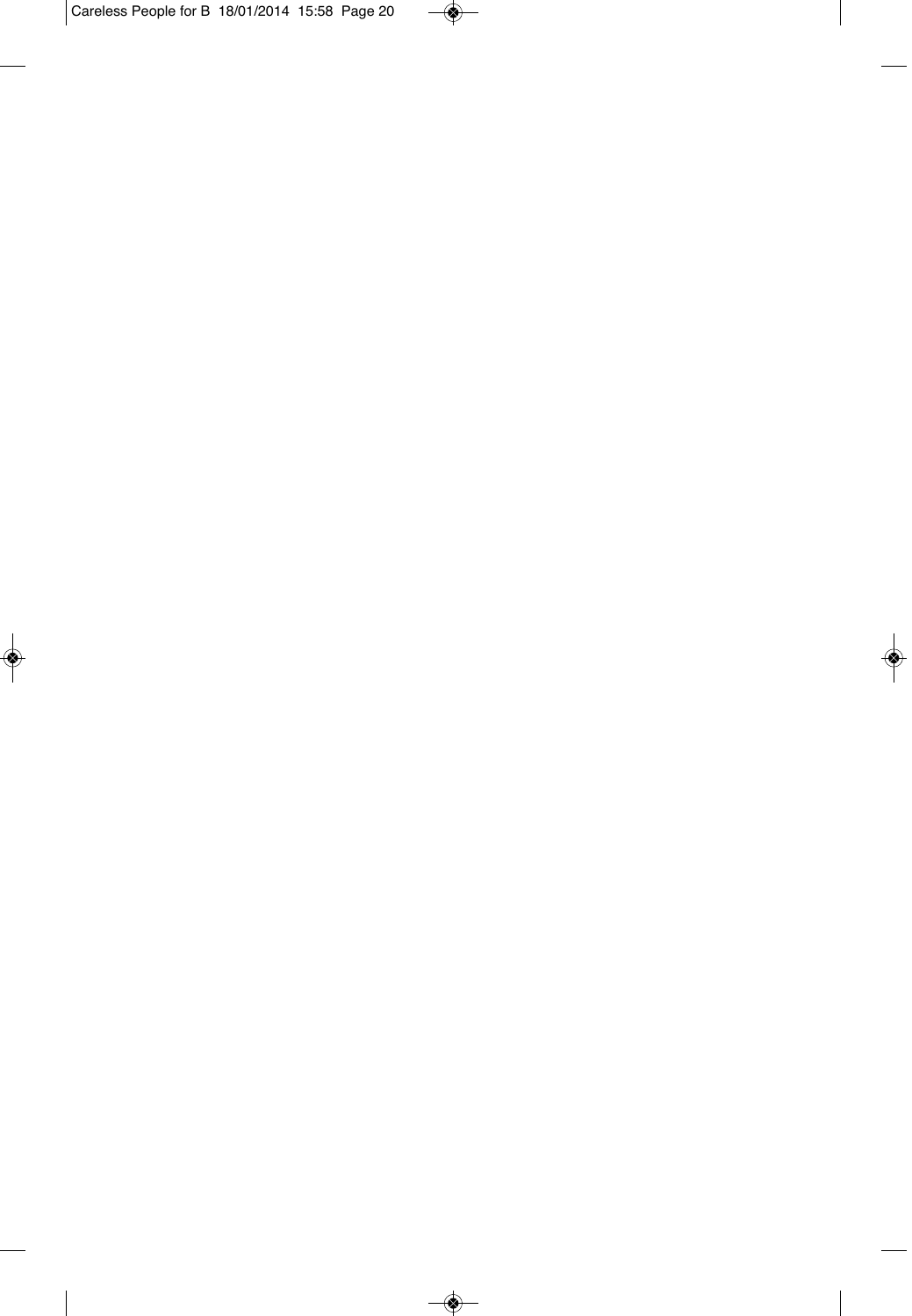# I. GLAMOUR OF RUMSEYS AND HITCHCOCKS

In my younger and more vulnerable years my father gave me some advice that I've been turning over in my mind ever since.

'Whenever you feel like criticizing any one,' he told me, 'just remember that all the people in this world haven't had the advantages that you've had.' He didn't say any more but we've always been unusually communicative in a reserved way, and I understood that he meant a great deal more than that. In consequence I'm inclined to reserve all judgments . . .

When I came back from the East last autumn I felt that I wanted the world to be in uniform and at a sort of moral attention forever; I wanted no more riotous excursions with privileged glimpses into the human heart. Only Gatsby, the man who gives his name to this book, was exempt from my reaction ...

*The Great Gatsby*, Chapter 1

# **FACT AND FICTION.**

This is a book about possibility.

In the spring of 1922, Nick Carraway moved from the Middle West to Manhattan, having consulted with his family, who deliberated the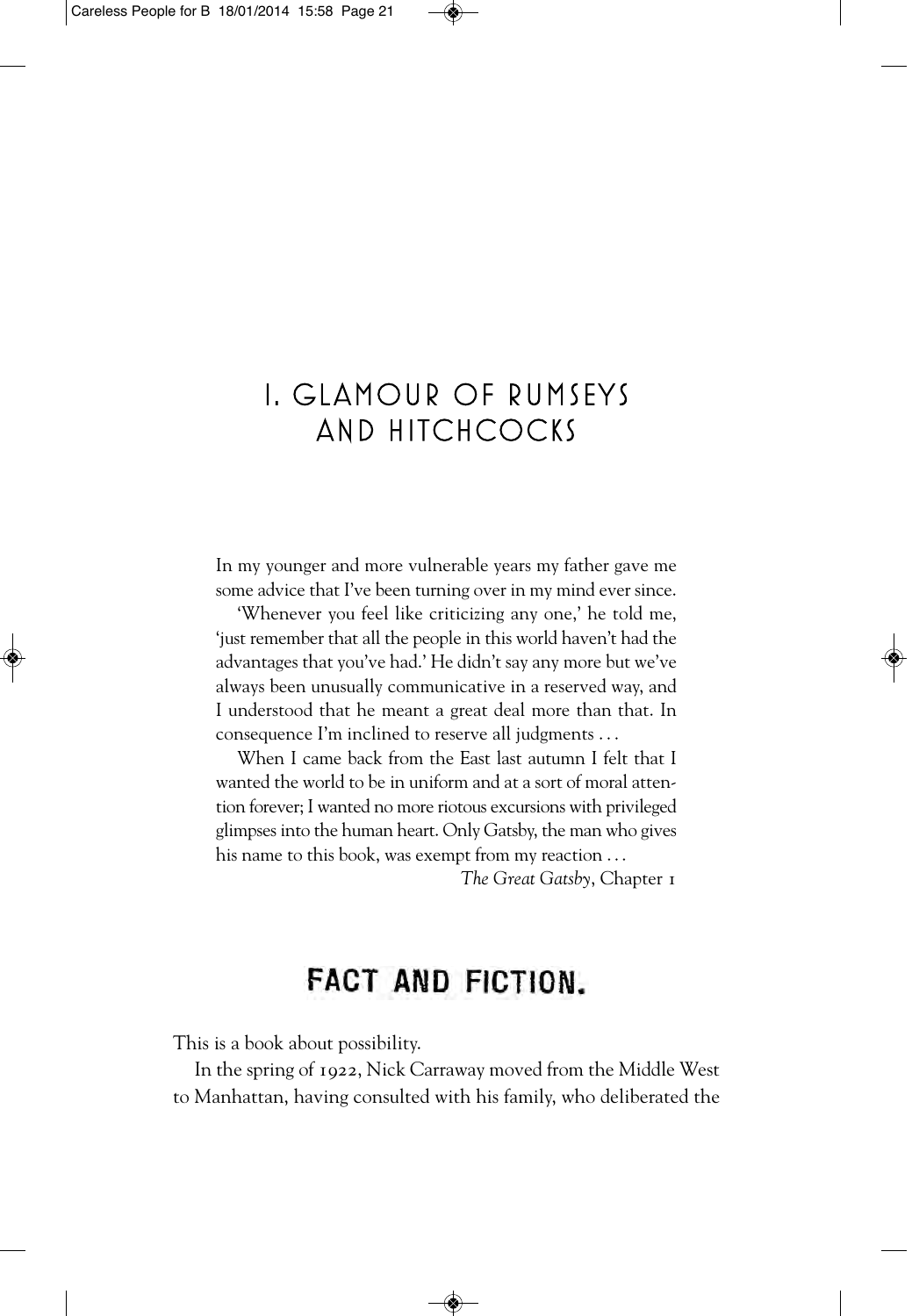decision as if they were choosing his prep school. At last they agreed, and he moved east to work for a brokerage firm with a name that might not worry the naive: Probity Trust. Nick found a cottage fifteen miles from New York City, amid the mushrooming mansions built by newfound wealth, surrounding himself for about eighty dollars a month with the consoling proximity of millionaires. He would study finance, learning the secrets of Midas and Morgan and Maecenas. In an era of booming stock market fortunes everyone was making money: why shouldn't he? America was embarking on a spree; the world was rich with promise and there was always more money to be made: 'Bonds were the thing now. Young men sold them who had nothing else to go into.' Nick was ready for a fresh start, enjoying 'that familiar conviction that life was beginning over again with the summer'. He didn't yet know that fresh starts can become false starts: it all depends on the ending.

In the autumn of 1922 another young man moved from the Middle West to Manhattan, arriving four days before his twenty-sixth birthday. Unlike Nick Carraway, F. Scott Fitzgerald was not his own fictional creation – at least, nowhere near to the same degree – and he really did move to New York City, in late September 1922. He was not in finance; indeed, he was usually in financial difficulties. He, too, was young, optimistic, fairly pleased with himself; but his own artistic aspirations far exceeded his character's modest admission that he was 'rather literary in college'. Unlike the alter ego he created to tell the story of his novel about greatness, Scott Fitzgerald wanted to be one of the greatest writers who ever lived. His ambitions, he wrote later, 'once so nearly achieved', were to be 'a part of English literature', a part of our inheritance.

Although later readers would persistently confuse them, the similarities between Scott Fitzgerald and Nick Carraway are mostly superficial. Both came from middle-class Midwestern families and acquired Ivy League educations – although Fitzgerald sent Nick to Yale, a university for which, as a loyal Princeton man, he had some competitive contempt. Both Fitzgerald and Carraway tended toward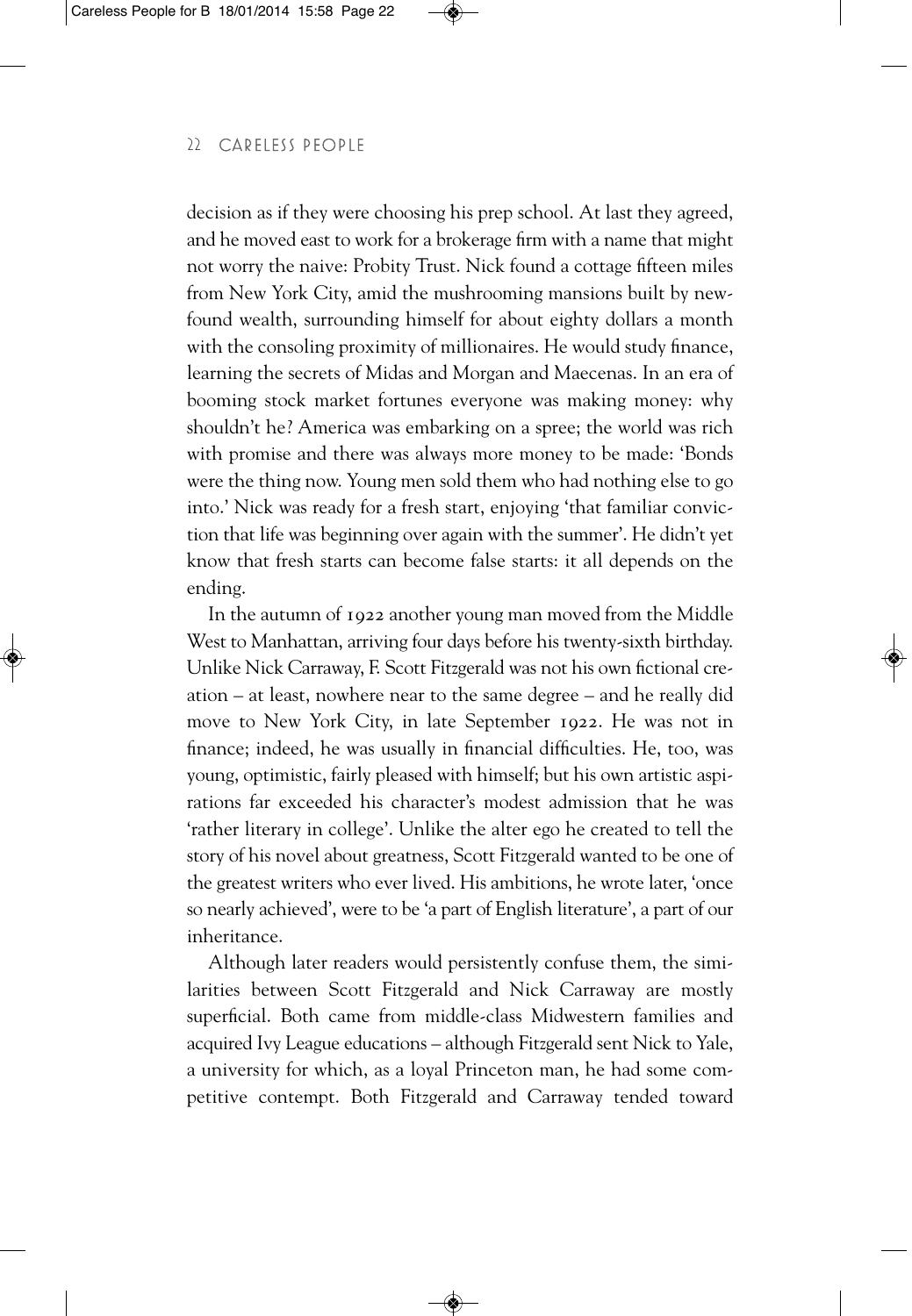judgementalism, but also, correlatively, toward idolatry. Both were susceptible to glamour, and both were anxious about its capacity to corrupt. Both enjoyed material luxury but were also moralists who worried about its spiritual poverty.

And both moved to Long Island in 1922, where they would live through an extraordinary sequence of events. They were not exactly the same events, not identical, but their symmetry tilts toward the feeling of a design. For those who could sense the design as well as Fitzgerald, symmetry begins to shade toward prophecy. Art cannot, perhaps, impose order on life – but it teaches us to admire even the unruliest of revelations.

# PARTIES BEGIN.

Scott Fitzgerald wired Max Perkins on Monday 18 September that he and Zelda were coming to Manhattan after a year's sojourn in the bored, sprawling Middle West. They were keeping their return a secret: 'Arrive Wednesday tell no one.' He also requested that Perkins wire a thousand dollars to his account, to pay for their trip and for establishing themselves in New York. The next day Scott and Zelda left Scottie with her nanny in St Paul and boarded the train for the two-day journey to New York.

The bard of the jazz age, Fitzgerald heralded its arrival two years earlier with the publication of his first novel, *This Side of Paradise*, and his marriage to Zelda Sayre exactly a week later. The jazz age 'bore him up, flattered him and gave him more money than he had dreamed of, simply for telling people that he felt as they did, that something had to be done with all the nervous energy stored up and unexpended in the War', he wrote later. 'A whole race going hedonistic, deciding on pleasure', it was all part 'of the general decision to be amused that began with the cocktail parties of 1921'. In early 1922 he had published his second novel, *The Beautiful and Damned*, and they had spent an uproarious summer at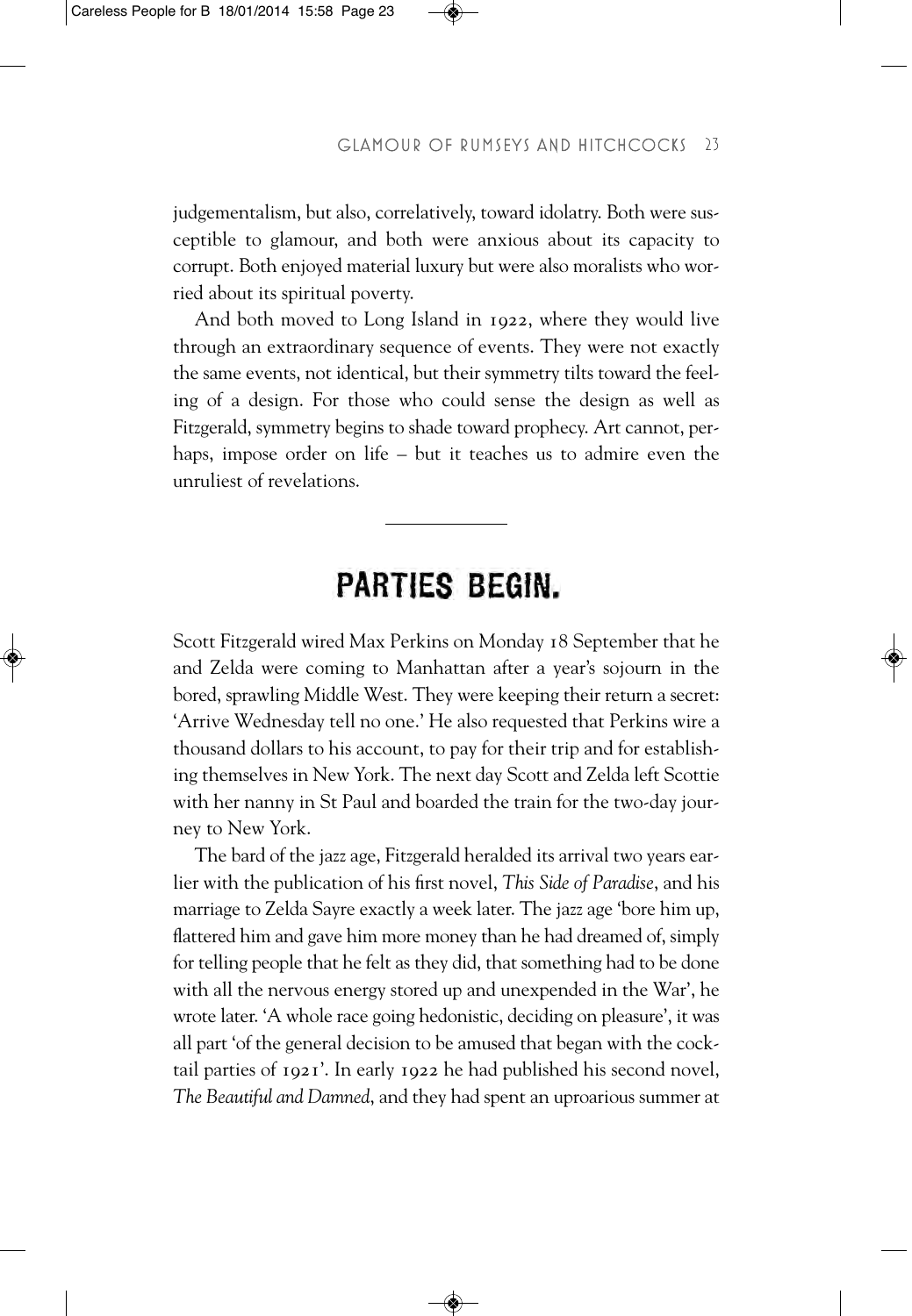the Minnesota resort of White Bear Lake, before they were asked to leave and take their uproar with them. Wearied of such provincialism, they decided to head back to the white chasms of Manhattan, taking a suite at the Plaza Hotel while they searched for a house near the city. On the train going back to New York they had a 'violent quarrel', Zelda remembered later, although by then she had forgotten why.

On the first night of a long train journey, Zelda said, 'there is a feeling of accomplishment that you are installed in your apple-green compartment, moving in a phosphorescent line' through the flickering night. 'The dining car glistens with bright new food; the train is still a part of its advertising pamphlets and has not yet settled down to its own dynamic ends. You can still smoke without tasting brass cartridges in the back of your mouth . . . We were both fascinated by the limitations of life on a train.' In the morning, in preparation for arrival, a porter was available to steam and press travelling suits, and the *Twentieth Century* employed a professional barber, who could give a man a close shave with a straight razor while hurtling along at seventy miles an hour.

About to turn twenty-six, Francis Scott Fitzgerald was a slender young man, with dark golden hair and glittering 'hard and emerald eyes'. With his 'sophomore face and troubadour heart', he was 'such a sunny man', friends remembered; another recalled, 'Fitzgerald was pert and fresh and blond, and looked, as someone said, like a jonquil'. Pencil sketches and medallion-sized cameo photographs of his classic profile were regularly printed in the new gossip magazines and Sunday supplements. Just the week before, on 10 September, the New York *World* ran a large feature naming Fitzgerald one of America's Dozen Handsomest Male Authors.

Fitzgerald was so tall and straight and attractive, remembered H. L. Mencken, 'that he might even have been called beautiful'. At five feet eight inches (his passport added another half-inch), Scott Fitzgerald was not tall, but he was dapper, and exuberant with early success. 'Fitzgerald is romantic,' his friend Edmund Wilson had written earlier that year, 'but also cynical about romance; he is bitter as well as ecstatic; astringent as well as lyrical. He casts himself in the role of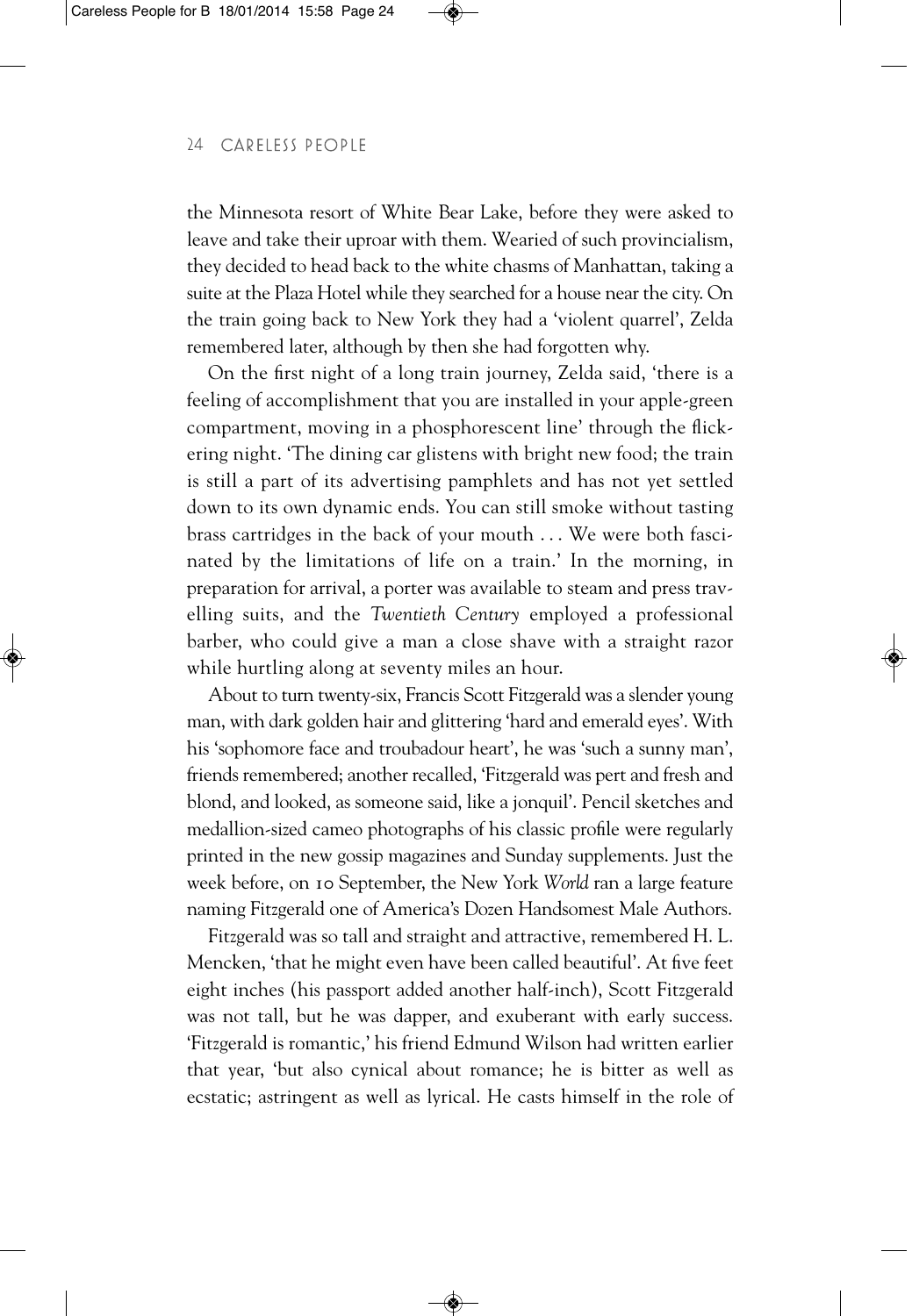

F. Scott Fitzgerald, 1921

playboy, yet at the playboy he incessantly mocks. He is vain, a little malicious, of quick intelligence and wit, and has an Irish gift for turning language into something iridescent and surprising.'

His good looks and charm had helped propel Fitzgerald to instant fame when *This Side of Paradise* sold out its first printing in twentyfour hours: the novel 'haunted [their] generation like a song, popular but perfect'. It was so popular that a newspaper reported the story of a schoolboy who was asked to name the author of *Paradise Lost* and replied unhesitatingly, 'F. Scott Fitzgerald'. Fitzgerald clipped the item and pasted it in his scrapbook.

His wife, chic, provocative Zelda, was considered a great beauty, a woman of 'astonishing prettiness', although it is agreed that photographs never did her justice, failing to convey 'any real sense of what she looked like . . . A camera recorded the imperfections of her face, missing the coloring and vitality that transcended them so absolutely.' Zelda's honey-gold hair seemed to give her a burnished glow and her éclat was soon legendary.

Her greatest art may have been her carefully cultivated air of artlessness; Zelda understood the aesthetics of self-invention, describing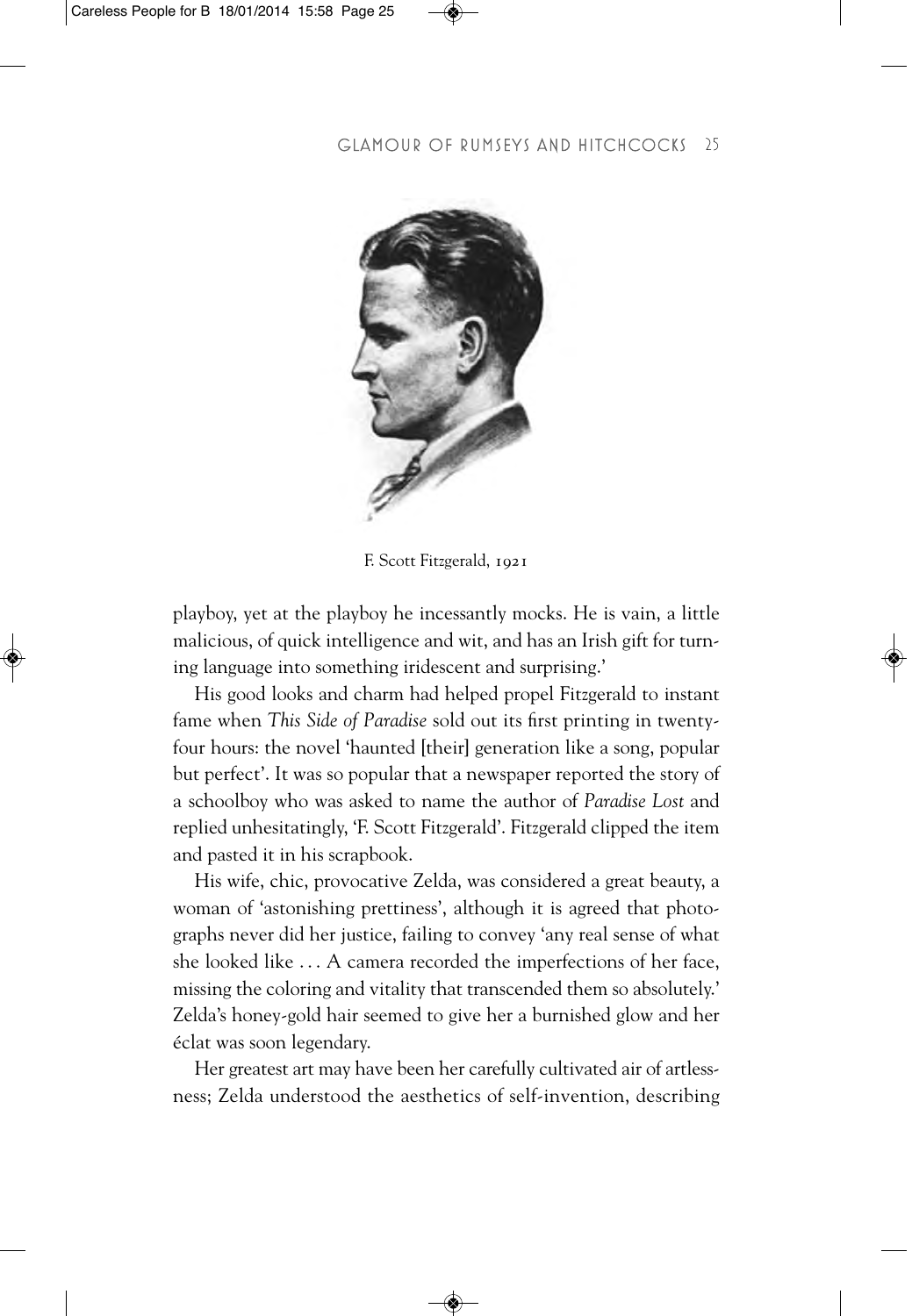

Zelda Fitzgerald, 1922

the flapper as 'an artist in her particular field, the art of being – being young, being lovely, being an object'. Her behaviour was calculated to shock. Meeting Zelda for the first time nine days after her marriage to Scott, his friend Alec McKaig wrote in his diary, 'Called on Scott Fitz and his bride. Latter temperamental small town, Southern Belle. Chews gum – shows knees. I do not think marriage can succeed. Both drinking heavily. Think they will be divorced in 3 years. Scott write something big – then die in a garret at 32.'

Zelda's intelligence was unquestionably acute and she had a singular way with words, a gift for inventive and surprising turns of phrase, said Edmund Wilson. 'She talked with so spontaneous a color and wit – almost exactly in the way she wrote – that I very soon ceased to be troubled by the fact that the conversation was in the nature of free association of ideas and one could never follow up anything. I have rarely known a woman who expressed herself so delightfully and so freshly; she had no ready-made phrases on the one hand and made no straining for effect on the other.' Her conversation was 'full of felicitous phrases and unexpected fancies, especially if you yourself had absorbed a few Fitzgerald highballs'.

On the cloudy, cool morning of Wednesday 20 September 1922, as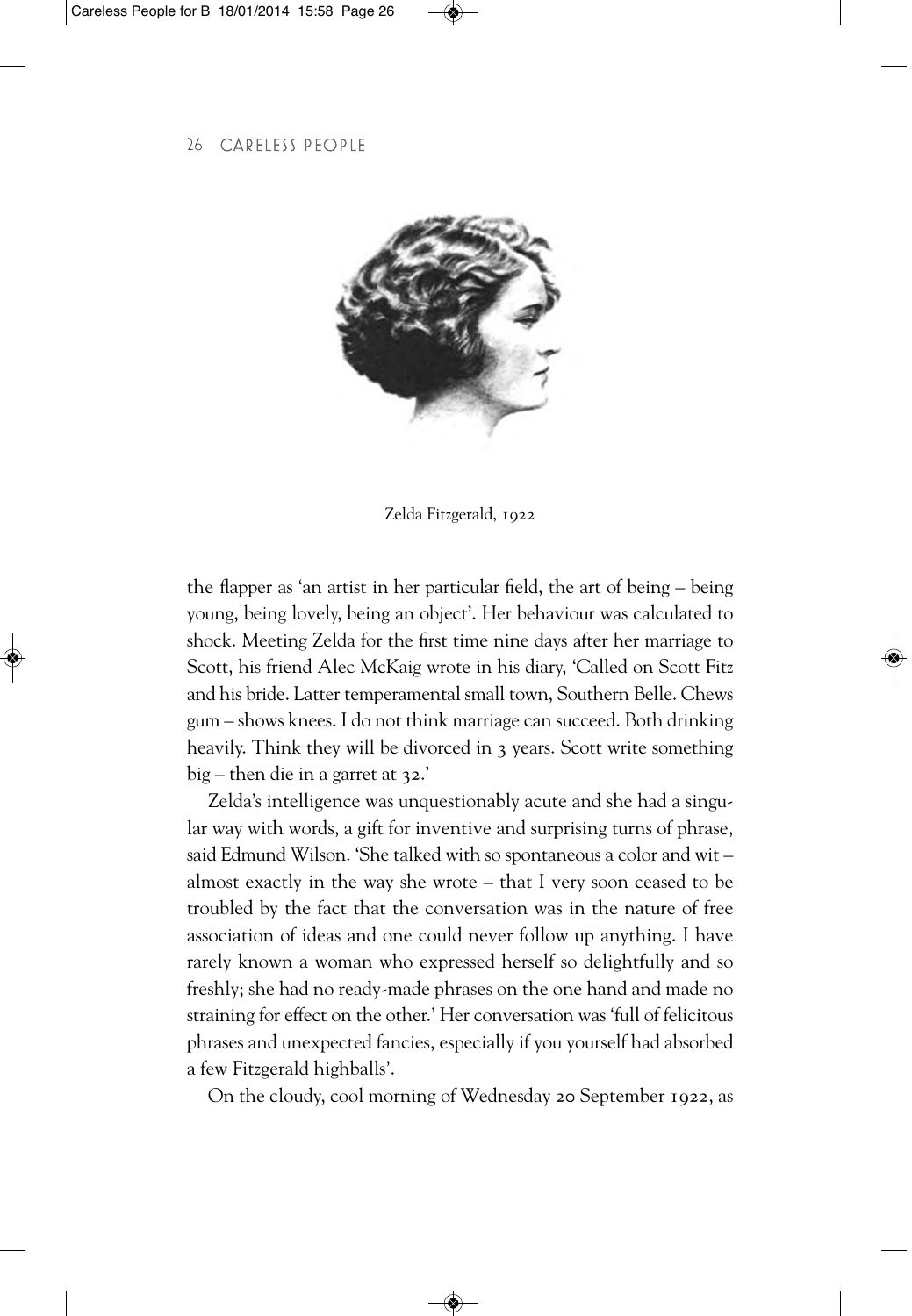their train pulled from the grey-turning light into the cavernous gloom of Grand Central terminal, disembarking passengers were greeted by the sensations of the nation's busiest train station: motor-driven baggage-trucks, glaring arc-lights, red-capped porters, steam whistles, shouting conductors, hurrying passengers, and the high-pitched cries of the 'newsies'. Every front page in New York that morning was still headlining the lurid murder mystery that had broken three days earlier.

# **HALL MURDER CLUE** SOUGHT IN OLD HOUSE

Across the Hudson River in New Jersey, a double murder had stunned the small town of New Brunswick. If the headline weren't enough to catch the Fitzgeralds' attention that morning, the location of the crime scene would have: New Brunswick was only a few miles up the recently completed Lincoln Highway from Princeton, which the Fitzgeralds still visited regularly to attend football games and cocktail parties.

The initial details were gruesome, and the press was doing everything it could to sensationalize them. Within four years America learned to call this process 'hype', but in 1922 they called it 'ballyhoo', or 'jazz journalism'.

Edward W. Hall, the well-to-do Episcopal minister of St John the Evangelist church in New Brunswick, had been found dead in a field outside of town on Saturday 16 September. Beside him was the body of Eleanor Reinhardt Mills, a woman who sang in the choir in the rector's church. Both victims were married to other people, but they 'had long been friendly', the *New York Times* insinuatingly reported, and both had disappeared from their homes on the previous Thursday evening. There were two wounds in the back of the rector's head, said the *Times*, and one in Eleanor Mills's forehead; the rector's watch and wallet had been stolen.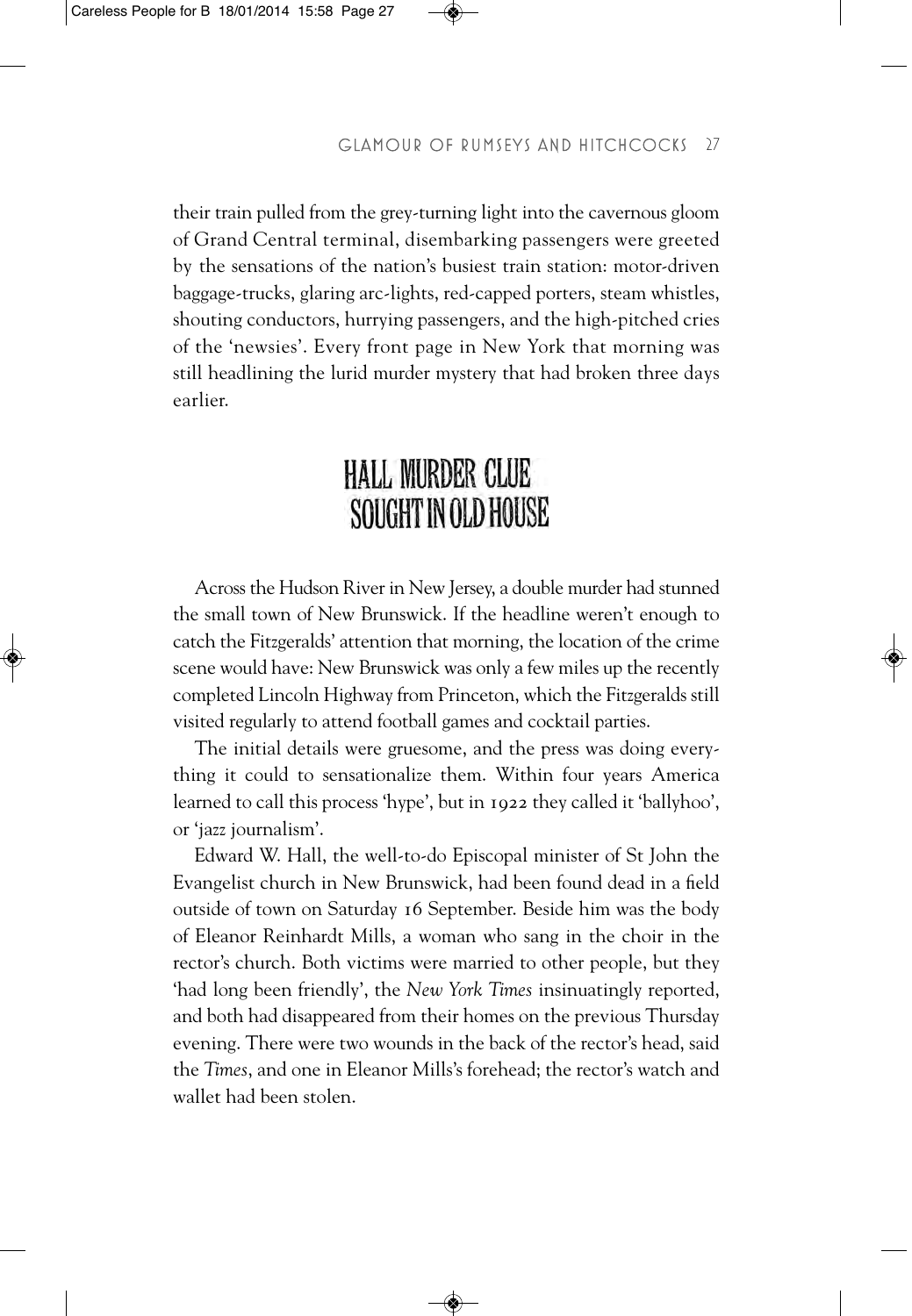

The dead bodies were found in an artful tableau: his arm was cradling her head; her hand rested intimately on his thigh. 'Their clothing was arranged as if for burial,' said the *Times*: his panama hat was over his face and a brown silk scarf covered hers. The bodies were found beneath a crab-apple tree near the abandoned Phillips Farm in De Russey's Lane, popular with locals for lovers' rendezvous. Love letters were scattered around their bodies, and the killer had added the piquant, theatrical touch of propping the rector's own calling card on his shoe.

The scandalous murders of Hall and Mills were impossible to miss. They would

be front-page news across the country for the rest of 1922 and become one of the most famous murder mysteries of a murderous decade.

## New York Vistas

From Grand Central Terminal, the Fitzgeralds took a taxi that Wednesday morning up Fifth Avenue to the elegant alabaster Plaza, their favourite hotel in New York: 'an etched hotel, dainty and subdued', Zelda called it, which means it was the wrong place for the Fitzgeralds. Their cab might have been yellow, but probably wasn't. The Yellow Taxi Company had just been incorporated at the beginning of 1922, and would not achieve a monopoly of New York cabs for decades. In the 1920s, New York taxis came in harlequin colours: moonlight-blue taxicabs, 'discreetly hooded', appealed to those seeking 'a degree of privacy in pairs'; there were grey cabs, and green ones, and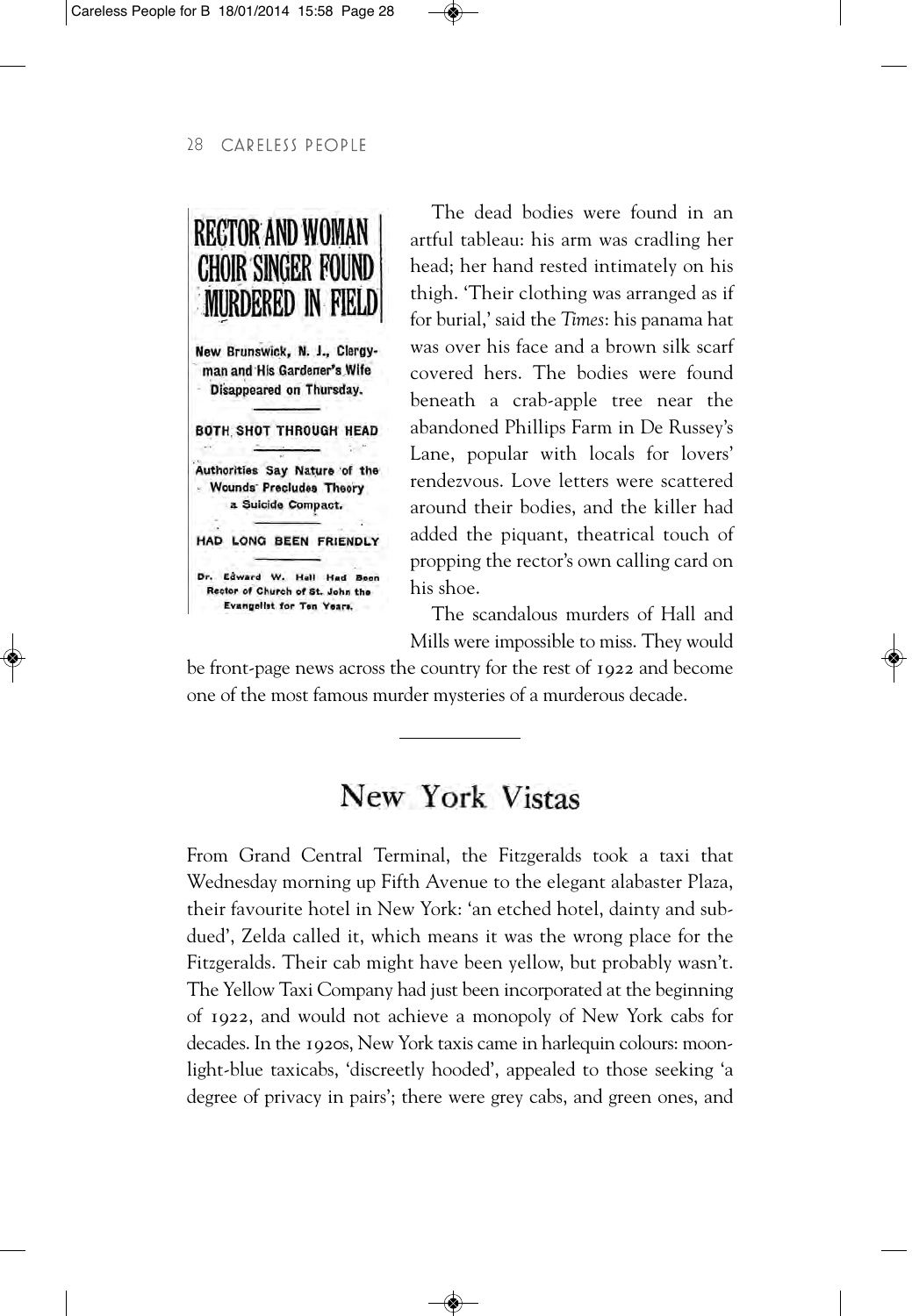black-and-white ones; Fitzgerald put a lavender taxi into *The Great Gatsby*. Elegant open roadsters in varying styles and colours were marketed at chic women like Zelda, who were encouraged to think of them as accessories: a car in 'Sultan red' was promised to suit 'the florid color of the Latin type of woman', while various shades of blue and grey were recommended for blondes.

In 1922, Fifth Avenue, like all of New York City, was far less



thickly forested with buildings than it would become; the old island of Manhattan that had once welcomed Dutch sailors was not hard to imagine. The new beaux-arts buildings were creamy and unblemished, the city's wide avenues offering 'all the iridescence of the beginning of the world', Scott recalled. New York City then was still crisp and white, as if freshly laundered. The city air was salted by the ocean; rivers flowed fast on either side. 'New York was more full of reflections than of itself,' wrote Zelda a decade later in her autobiographical novel, *Save Me the Waltz*. 'New York is a good place to be on the upgrade.' The Fitzgeralds, glowing and celebrated, were riding the prow of America like the spirit of ecstasy on the hood of a red Rolls-Royce. 'America was going on the greatest, gaudiest spree in history,' Fitzgerald wrote: a spree that peaked, he said, in 1922.

The old world was deliquescing; the new world was delirious. Pleasure had become a principle and a promise – Dr Freud, whom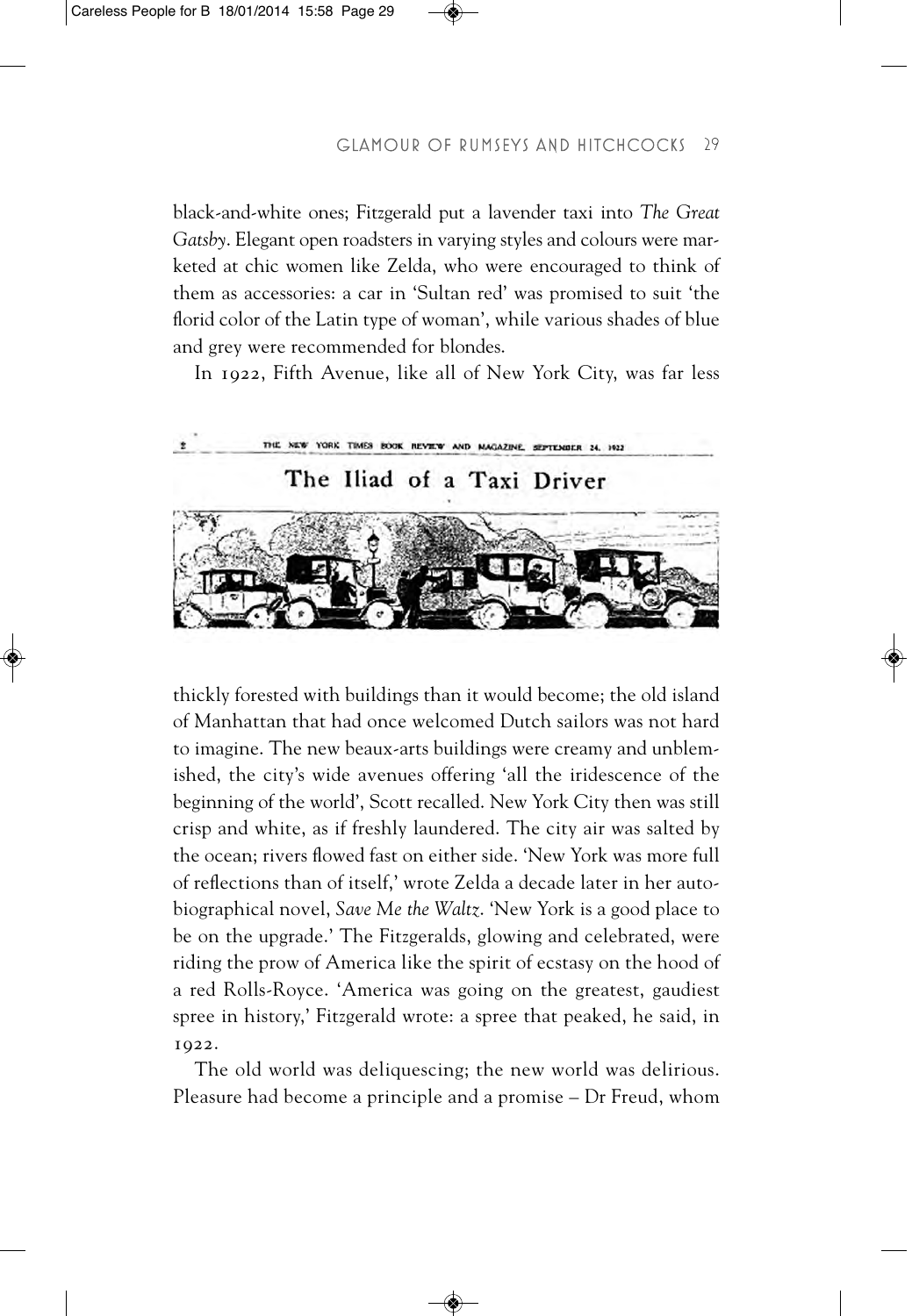everyone was quoting, said so. Four years after the end of the Great War, two years into prohibition, America was learning to party.

The old patrician rules still bonded high society together, but social barriers were proving soluble in alcohol. The Volstead Act, prohibiting the production, sale and transport of 'intoxicating liquors', became law on 17 January 1920. Prohibition didn't prohibit much, and incited a great deal. By September 1922 it was already obvious that prohibition (usually spelled with a small 'p' in the 1920s), known with varying degrees of irony as The Great Experiment, was experimenting mostly with the laws of unintended consequences. Its greatest success was in loosening the nation's inhibitions with bathtub gin – what they called 'synthetic' liquor.

Bootlegging was rapidly becoming a national joke, if a disreputable one. A popular wisecrack said that the safest way to get three sheets to the wind was to go to sea, because in the early days of prohibition you could drink in international waters. The day after Eleanor Mills and Edward Hall disappeared, the *Tribune* printed a comical piece about an 'Old Soak' lamenting how much more he drinks during prohibition, and requesting the repeal of the 18th Amendment so that he can return to his more temperate ways. The punchline is that although the Old Soak drinks far too much now, at least he doesn't drink as much as one of Scott Fitzgerald's heroines. By 1922 a flotilla of boats, known as 'Rum Row', was anchored three miles off Long Island Sound, safely in international waters, with holds full of liquor brought up from the West Indies. Under cover of night, bootleggers would chug out in motor-boats and make their purchases from what was effectively a floating liquor store. Some men wait for their ships to come in, it was said – and others meet them beyond the threemile limit.

Looking back from deep within the Depression, Fitzgerald remembered 'a gala in the air'. Life was a 'gay parade', a carnival of bright colours, lavish and exuberant. Around the same time, he jotted a recollection in his notebooks: 'Laughed with a sudden memory of Hopkins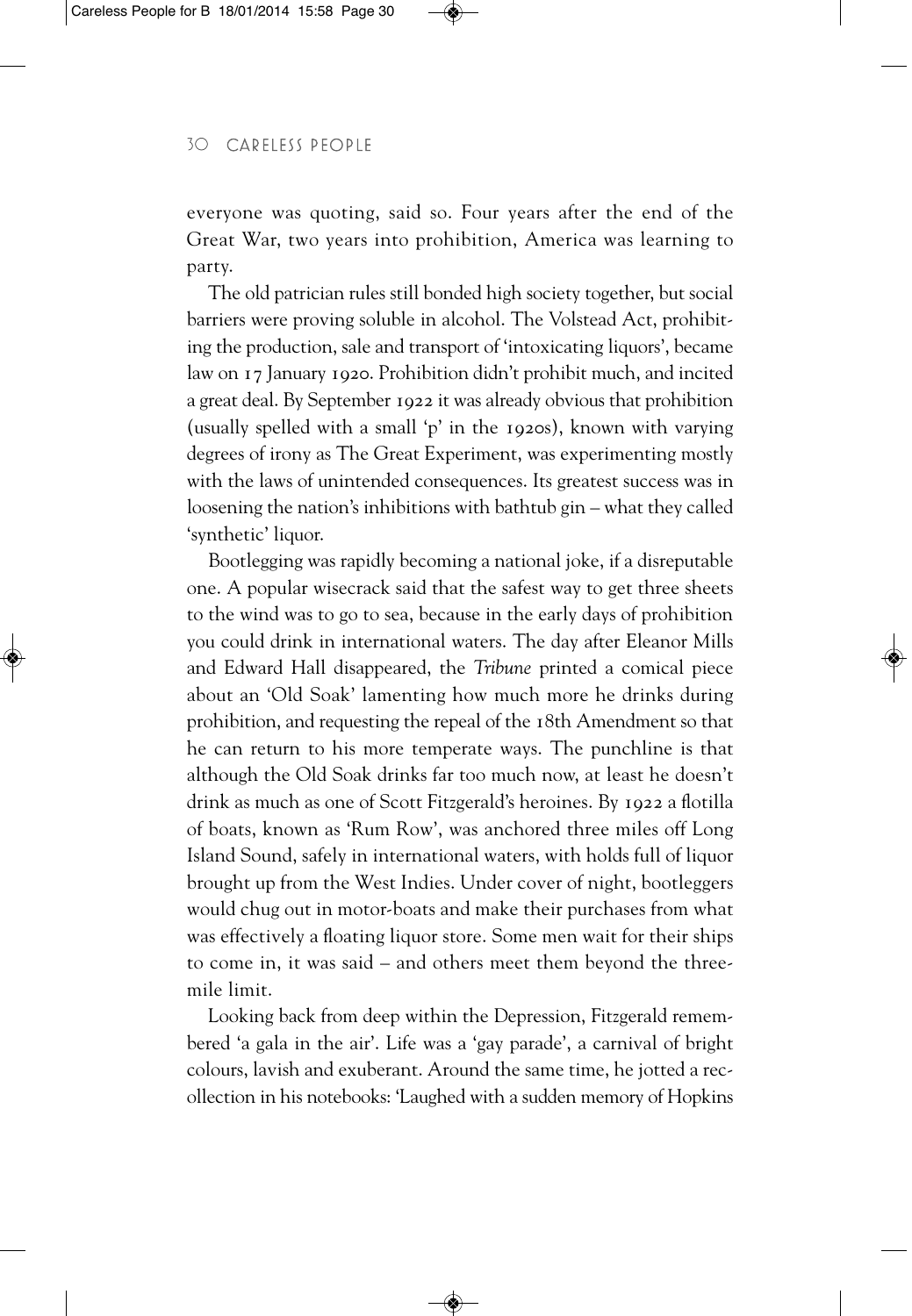where going to a party he had once tried taking gin by rectum, and the great success it had been until the agony of passing great masses of burned intestine.'

On this side of paradise, sins needed to feel original. That autumn a girl attracted crowds in Manhattan by strolling along Fifth Avenue in transparent pajamas, walking four cats on leads. The cats were also wearing pajamas. A crowd gathered; the police were called. Eventually an observant policeman worked out that the girl was enacting a current bit of slang, putting on a show of 'the cat's pajamas'. The police dismissed it as an example of that unsettling new phenomenon, a 'publicity scheme', and made the girl go home.

There was no sign of someone trying to be 'the cat's meow' or 'the bee's knees', other popular superlatives of the decade. In early February, Fitzgerald noted the 'adjectives of the year – "hectic," "marvelous" and "slick"'. Zelda remembered her own list of 'current adjectives, "hectic and delirious and killing"'. 'And how!' exclaimed the young men, as they announced they were becoming slaves to highballs; young women advised each other of 'the new and really swagger things' to do in the city. 'It was slick to have seen you,' Fitzgerald told Max Perkins that autumn, while Zelda wrote to a magazine editor, 'Thank you again for the slick party,' apologizing for her behaviour at it: 'But you know how it is to be a drinking woman!'

In 1921 H. L. Mencken published a revised version of his groundbreaking *American Language*, with a whole section devoted to slang and a separate chapter for war slang, including words like 'slacker', which originally meant draft-dodger. In 1925 Virginia Woolf would remark in her essay 'American Fiction': 'The Americans are doing what the Elizabethans did – they are coining new words. They are instinctively making the language adapt itself to their needs . . . Nor does it need much foresight to predict that when words are being made, a literature will be made out of them.'

A list of the words first recorded in English between 1918 and 1923 reads like a jazz-age divination of the century to come, a catalogue of the origins of our life: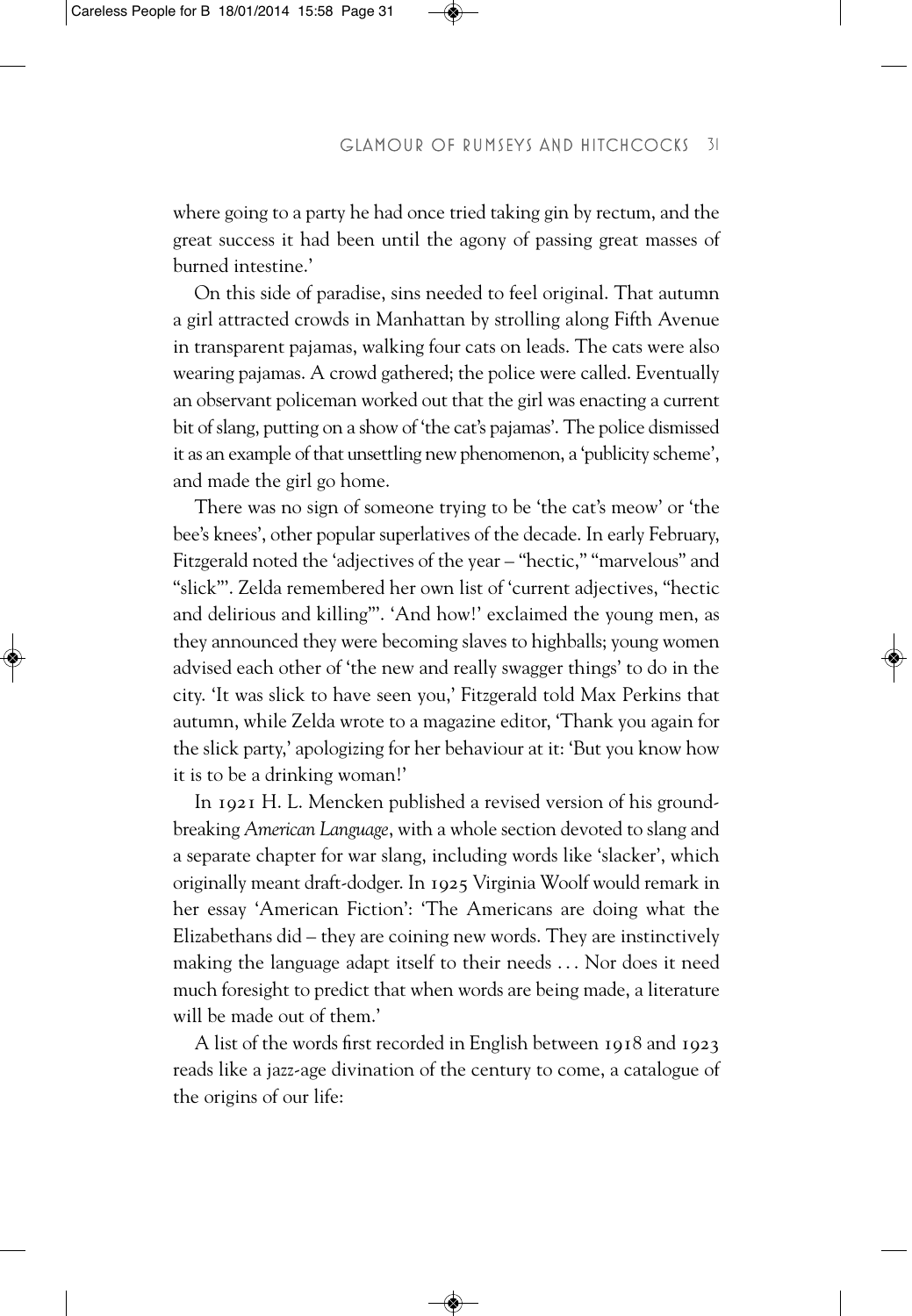cool (1918) motherfucker (1918) teenage (1921) wimp (1920)  $debunk (1923)$ encode (1919) hypermodern (1923) multi-purpose (1920) power play (1921) existentialism (1919) columnist (1920) cartwheel (1920) extrovert (1918) fantasist  $(1923)$ Fascist (1921) publicized (1920) mass media  $(1923)$ feedback (1020) slenderize (1923)  $slinky$  (1921) sadomasochistic (1921) homosexually  $(1921)$ post-feminist (1919)  $biracial (1921)$ racialized (1021) race-baiter (1021) to ace  $(1923)$ French kiss (1923) fucked-off  $(1923)$ psyching (1920) tear-jerker (1921)

fundamentalism (1923)  $bagel$  (1919) ad lib (1919) mock-up (1920) prefabricated (1921) atom bomb (1921) supersonic (1919) ultrasonic (1923) hitch-hike (1923) comfort zone (1923) junkie (1923) market research (1920) off-the-rack (1920) food chain (1920) nutritionist (1921) check-up (1921) comparison-shopping (1923) devalue (1918) white-collar (1919) posh (1919) upgrade (1920) ritzy (1920) swankiness (1920) nouveau poor (1921) sophisticate (1923) cross-selling (1919) inflationary (1920) deflationary (1920) merchant bank (1921) arbitrage (1923) subprime (1920)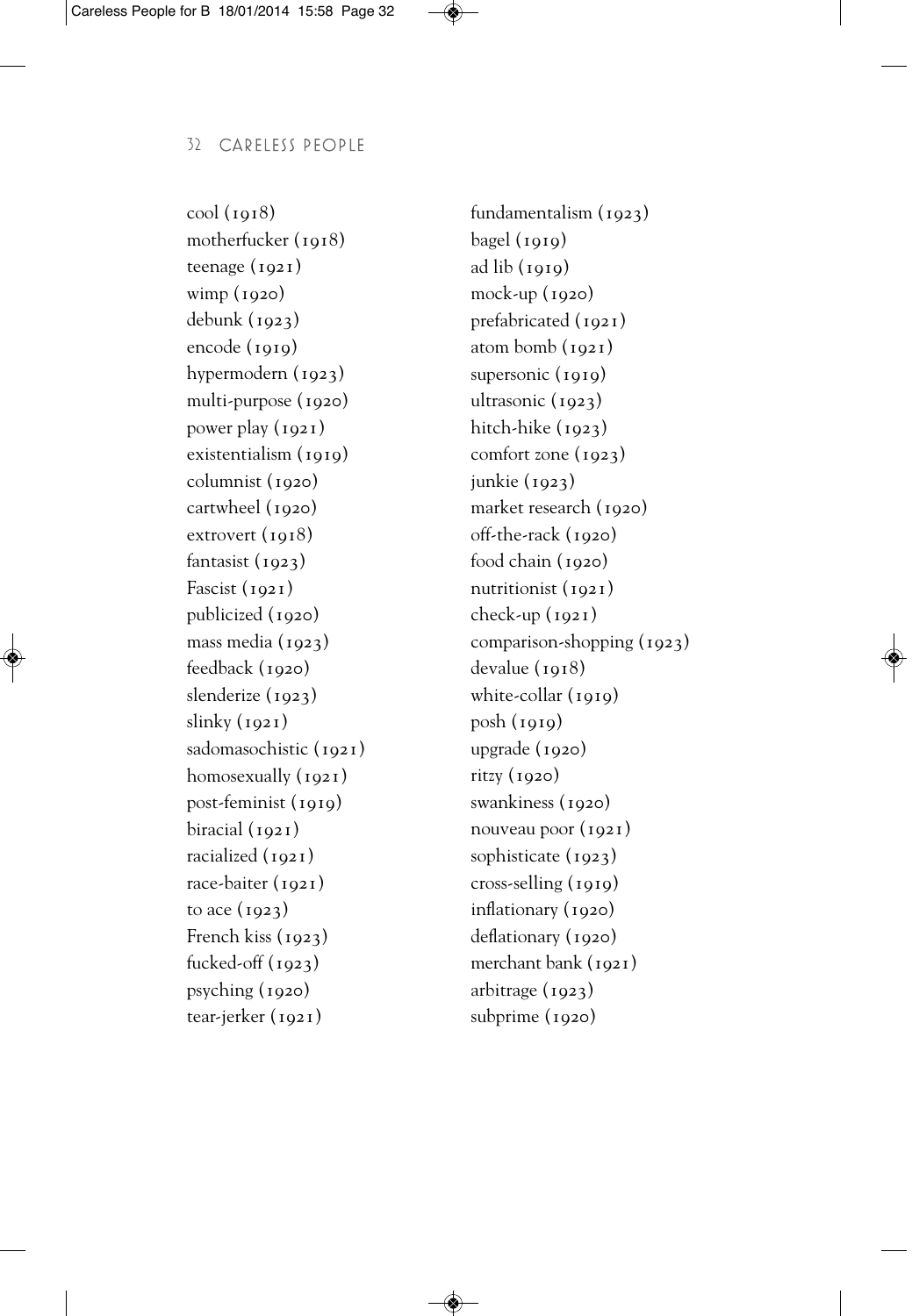The year 1922 alone added brand-name, Hollywood, moviegoing, rough cut, performative, robot, sparkly, schlep, dimwit, no-brow, oops, multilayered, rebrand, mass market, broadcasting and broadcaster, finalize, lamé, sexiness, transvestite, gigolo, to proposition, libidinal, post-Freudian, cold turkey, quantum mechanics, polyester, vacuum, notepad, duplex, Rolex, entrepreneurial and party-crashing to English. In December 1922, E. E. Cummings would give us the first use of 'partied' as a verb, in a letter describing a night spent with the New York literary crowd. And in *This Side of Paradise* Scott Fitzgerald was the first to record the words T-shirt, Daiquiri, hipped ('I'm hipped on Freud and all that') and the use of 'wicked' as a term of approval. Amory Blaine, the novel's protagonist, is advised to collect the new, and told: 'remember, do the next thing!'



The Fitzgeralds always remembered to do the next thing. An article in March that year, responding to *The Beautiful and Damne*d*,* remarked that Scott Fitzgerald's 'up-to-dateness is one of his chief assets. He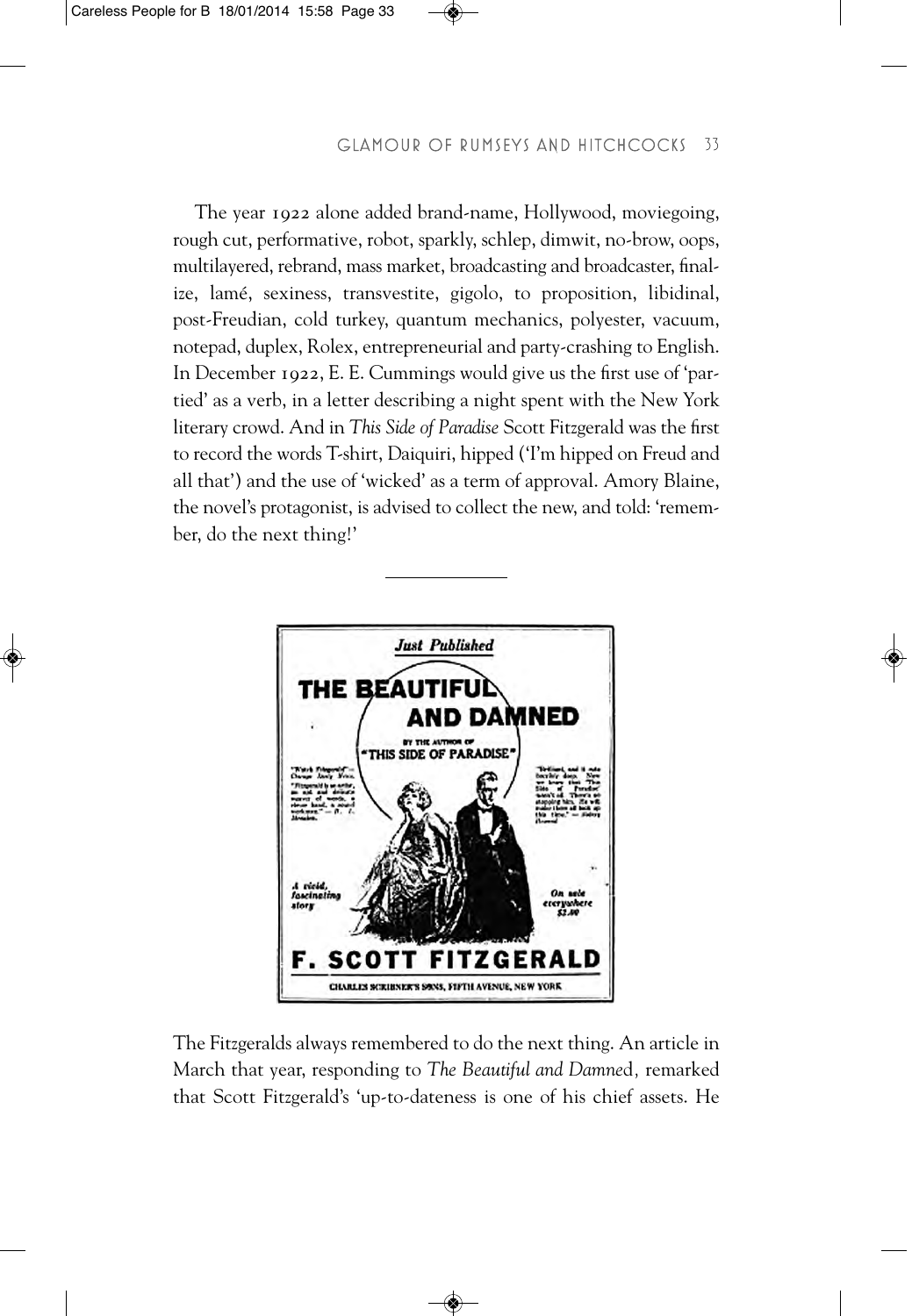believes in the vivid present, the immediate moment'. The Fitz, as they were sometimes known in the early years, danced on tables and rode on the top of taxicabs; both later noted, ruefully, that it costs a good deal more to ride outside cabs than in them. In the early hours of the morning Fitzgerald jumped, fully clothed, into the fountain in front of the Plaza, which was appropriately named 'Abundance'. He insisted he wasn't boiled: the stunt was inspired by sheer exuberance. Never to be outdone, Zelda danced in the fountain at Union Square. They knew that 'a chorus of pleasant envy followed in the wake of their effortless glamour', Scott wrote. 'They thought of themselves as a team, and it was often remarked how well mated they were.'

Zelda boiled the jewellery of partygoers in tomato soup; she rode out of hotel rooms in laundry wagons and was seen involved in 'goings-on' at parties with men who weren't her husband because, she announced, she admired their haircut or was charmed by their nose. Wilson recorded in his diaries that at one party Zelda so inflamed a mutual friend that he likened himself to a satyr, claiming, 'I can feel my ears growing pointed!' 'He became so aroused,' Wilson noted gleefully, 'that he was obliged to withdraw to the bathroom. He was found in a state of collapse and murmured: "She made provoking gestures to me!"' Wilson also noted Zelda's propensity for kissing Scott's friends after they were married: 'When Zelda first began kissing John [Bishop] and Townsend [Martin], Fitz tried to carry it off by saying: "Oh, yes, they really have kisses coming to them, because they weren't at the wedding, and everybody at a wedding always gets a kiss." But when Zelda rushed into John's room just as he was going to bed and insisted that she was going to spend the night there, and when she cornered Townsend in the bathroom and demanded that he should give her a bath, [Fitz] began to become a little worried and even huffy.'

If there was no other way to add a bit of fun to the proceedings, Zelda was reportedly quite willing to take off her clothes. During their honeymoon, Zelda and Scott went to the *Follies* and the *Scandals*, and, moved perhaps by a spirit of homage to such titles, insisted on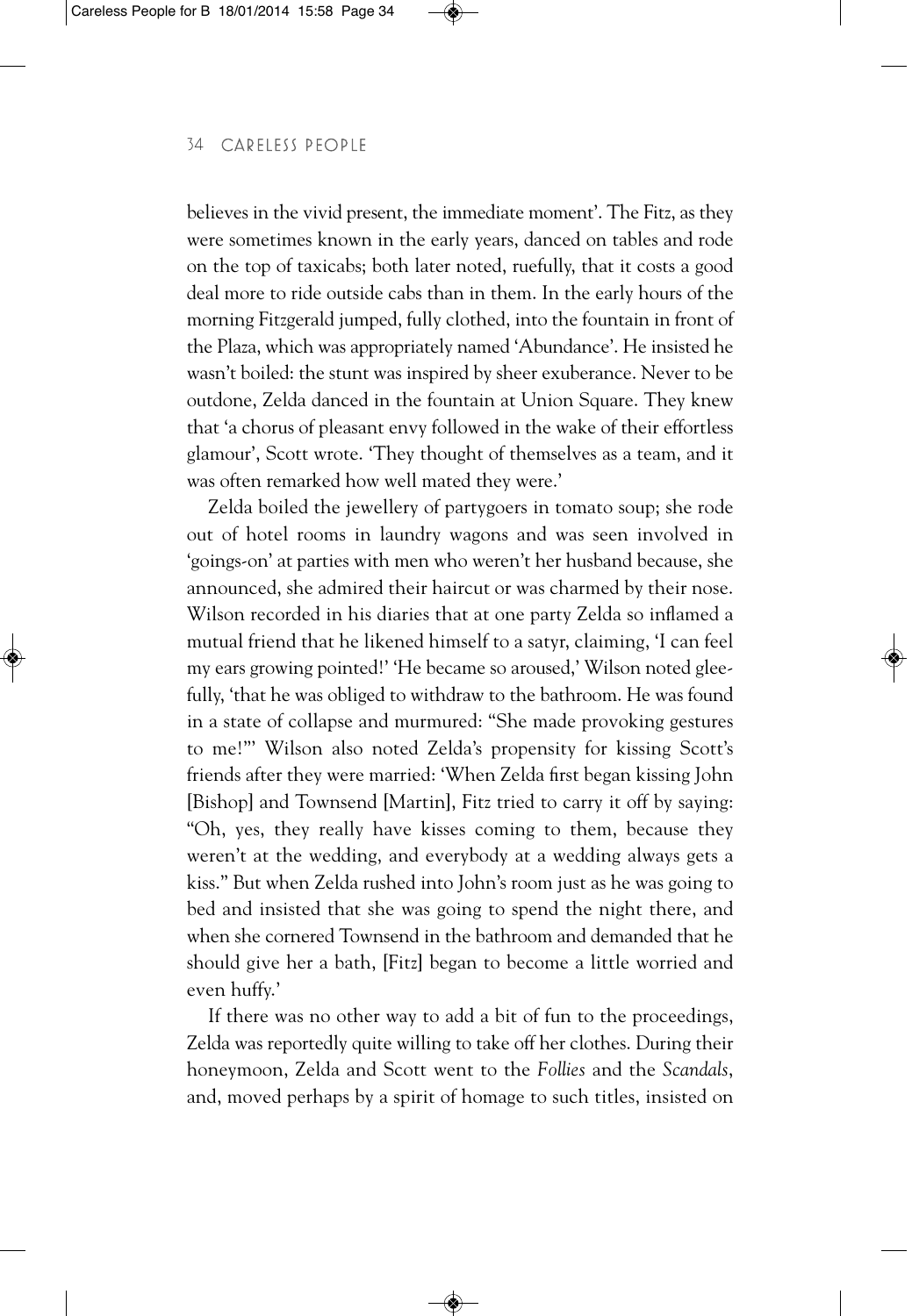laughing loudly at the wrong parts and once began undressing in their seats. The writer Carl Van Vechten, whom they met that autumn, became very fond of both Fitzgeralds, but he felt a special affection for Zelda: 'She was an original. Scott was not a wisecracker like Zelda. Why, she tore up the pavements with sly remarks.' Scott 'was nasty when he was drunk, but sober he was a charming man, very good looking, you know, beautiful almost. But they both drank a lot – we all did, but they were excessive.' Fitzgerald was also known for his truculence when drunk. Of the Playboy Ball in April 1923 Wilson remarked: 'Fitz blew up drunk, as usual, early in the evening and knocked Pat Kearny unconscious in the lavatory.' As H. L. Mencken observed: 'Unfortunately, liquor sets him wild and he is apt, when drunk, to knock over a dinner table, or run his automobile into a bank building.'

At the beginning of the Fitzgeralds' marriage Alec McKaig recorded in his diaries their reaction to some well-meant advice: 'Suggested to Scott and Zelda they save – they laughed at me. Scott said – to go through the terrible toil of writing man must have belief his writings will be eagerly bought forever. Terrific party with two Fitz . . . ' A month later McKaig tried again to urge caution: 'Evening at Fitz. Fitz and I argued with Zelda about notoriety they are getting through being so publicly and spectacularly drunk. Zelda wants to live life of an "extravagant."' After a year of marriage, Zelda became pregnant and they moved back to St Paul to avoid bringing a baby 'into all that glamour and loneliness' in Manhattan. By January 1922 Fitz was writing to Edmund Wilson that he was 'bored as hell' in the Midwest; nine months later, they were returning to New York.

Fitzgerald was writing a play that he was sure would make their fortune, a satire of America's accelerating faith in success stories; it made sense to be near Broadway producers to try to get it staged. Scott and Zelda told each other that they were ready to settle down and be responsible. Their assurance of this intention was that they would stop going out with members of the opposite sex to make each other jealous. With this praiseworthy plan for married life, Scott was confident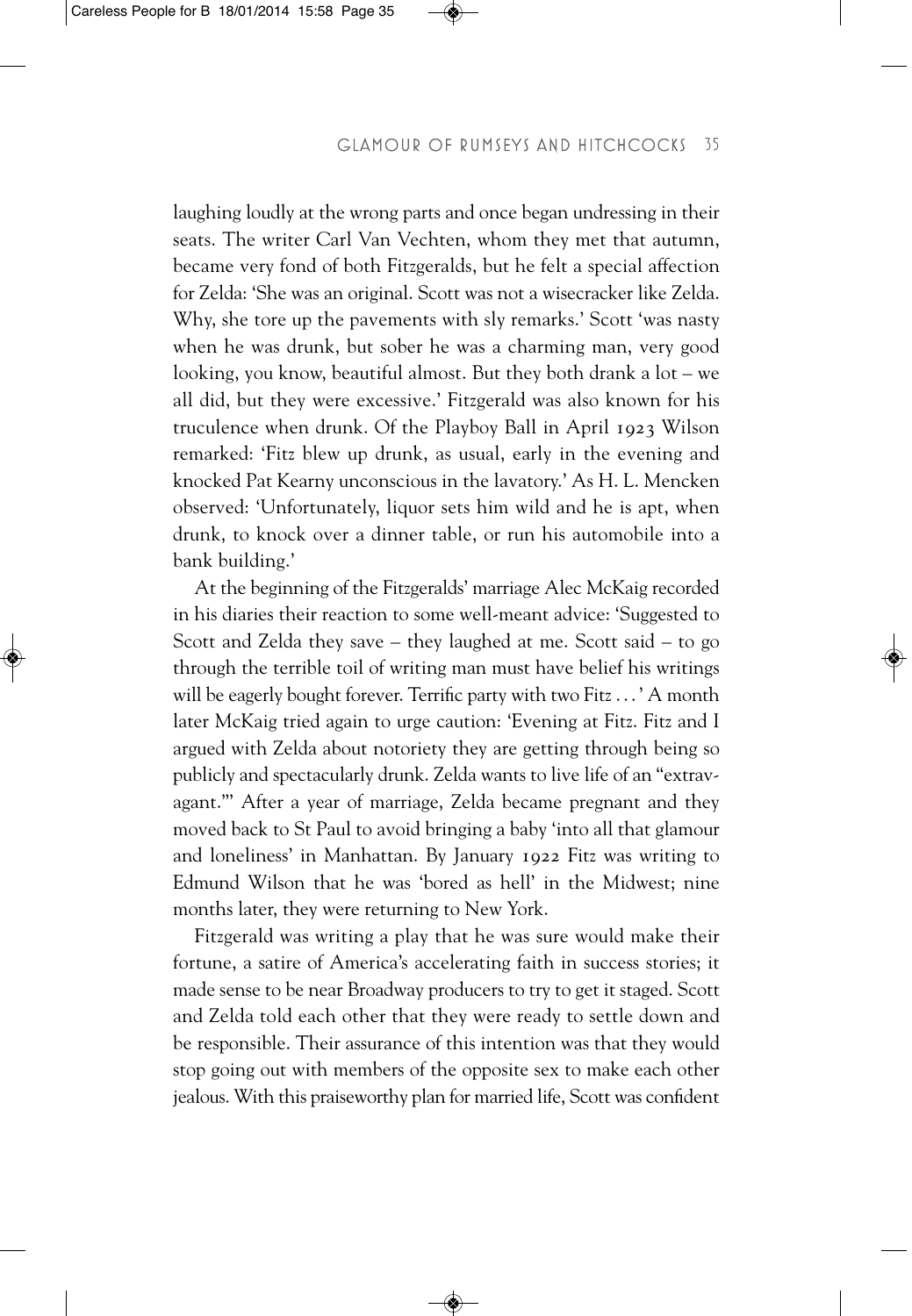he could do some serious work at last. His latest collection of short stories, *Tales of the Jazz Age*, would be published by Scribner's in a few days, on Friday 22 September. And meanwhile Fitzgerald thought he might also get to work on the new, extraordinary, beautiful, simple, intricately patterned novel he had promised Perkins to write.

# **RECTOR AND SINGER CLAWED BY WOMAN BEFORE THE MURDER**

Throughout the week following the discovery of their bodies, details emerged daily about the murder of Edward Hall and Eleanor Mills. Hall had married a wealthy woman from South Carolina whom the *Times* said had inherited a fortune of a million dollars from her mother. Frances Stevens Hall had two brothers, one of whom, Willie Stevens, lived with her and the rector, and was locally known to be 'eccentric'. Eleanor Mills, 'a slight and pretty woman', was ten years younger than Edward Hall. Their bodies had been discovered early Saturday morning by a couple the *Times* reported as 'two children'. On the night of the murder, a woman in a light-grey polo coat had been seen entering the Hall mansion in the small hours, a detail made much of in the press. Soon Mrs Hall admitted that she had been out looking for her husband the night he disappeared, and had been wearing just such a coat: 'MRS HALL, THE "WOMAN IN A POLO COAT," SAYS SHE VISITED CHURCH', shouted the headlines.

One of the jazziest of the jazz-age newspapers, the New York *World* said that Eleanor Mills had been known locally for her vigorous personality, to the point of being pushy: 'Mrs Mills, twenty-eight and the mother of two children, was a woman of artistic tendencies, who had by sheer personality come to be a member of the best circles.' The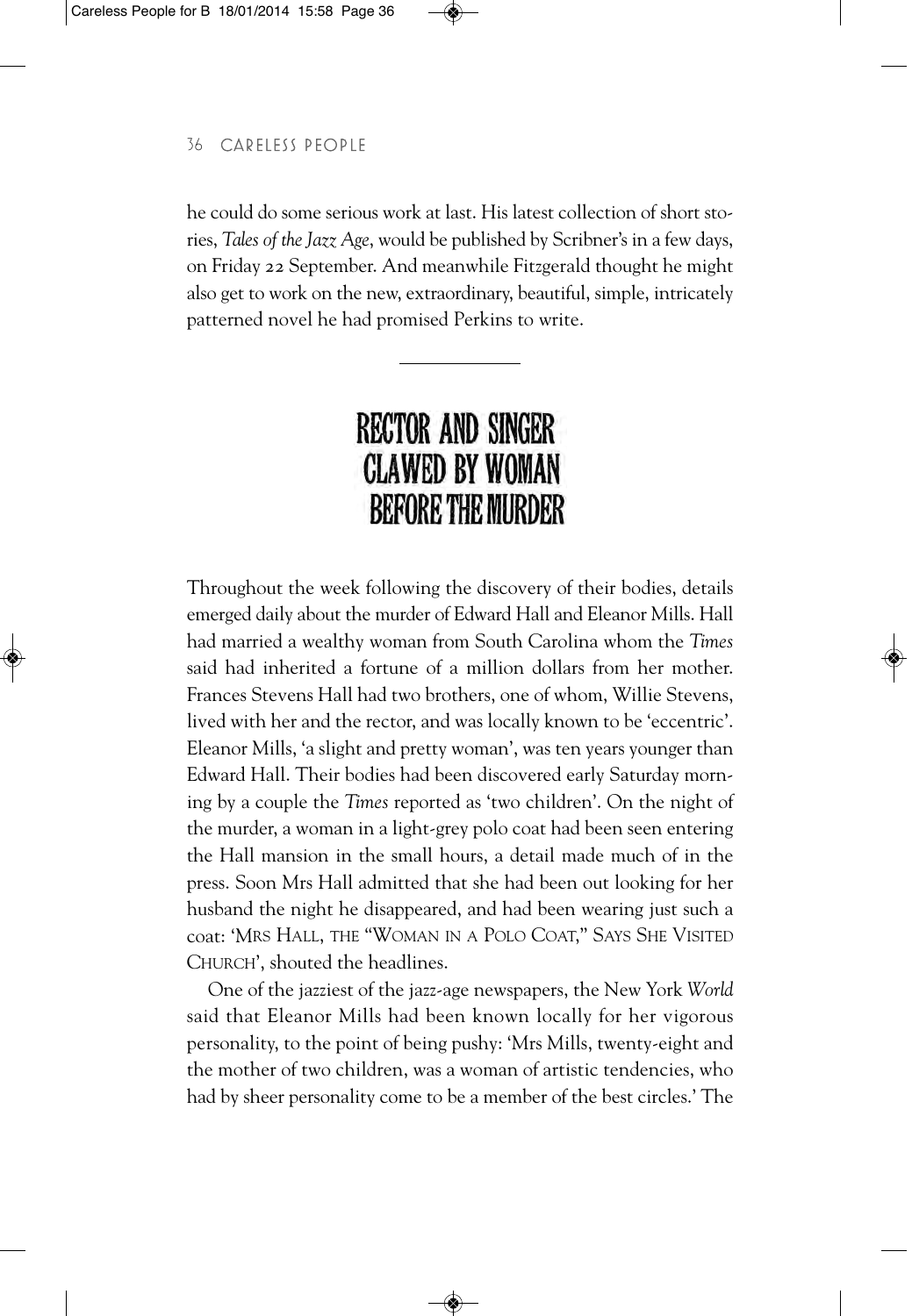*Tribune* wasted no time in characterizing the principals in the story in their front-page coverage: the rector had a 'rich wife' at home, while James Mills was 'a pale, nervous little man', who worked as a janitor and sexton at Reverend Hall's church, and 'never did understand' his forceful, ambitious wife. On the night of the murder Eleanor Mills had left her house around 7.30 p.m.; when her meek husband asked her where she was going, she taunted him, 'Why don't you follow me and find out?' She had then rushed out of the house and never returned.

The *New York Times* reported that, in addition to being shot, both Hall and Mills appeared to have been 'clawed' by 'deep finger-nail scratches', which indicated, it was felt, that a woman must have attacked the couple first, before they were 'killed by a companion, probably a man'. But then the papers admitted that the bodies had so deteriorated from exposure that the wounds might have been made with a weapon, or even acid, instead of fingernails. 'The marks on the clergyman's hands and arms, being similar to the supposed scratches on Mrs Mills's face, indicated that he threw himself between the two women and was clawed by the other woman in her tigress fury. It was this moment, it is believed, that the other man drew his pistol. Now was heard a woman's scream . . . this is taken to mean that the second woman was surprised at the sight of the pistol and attempted to prevent the murder.'

The report is circumstantial, eager and untrue, almost pure speculation. In fact, there was no evidence at all to suggest the sex, or number, of killers. But once the rumour had started the story was off and running, and the idea of the guilty woman would never leave it again.

Papers also eagerly reported on Mrs Hall's brother. Willie Stevens spent most of his time lurking around the local fire station, where he was tolerated as a harmless near-simpleton. On Friday 15 September, the day after Hall and Mills disappeared but before their bodies had been discovered, Willie had rushed into the fire station, blurting out: 'Something terrible is going to happen,' but refusing to say anything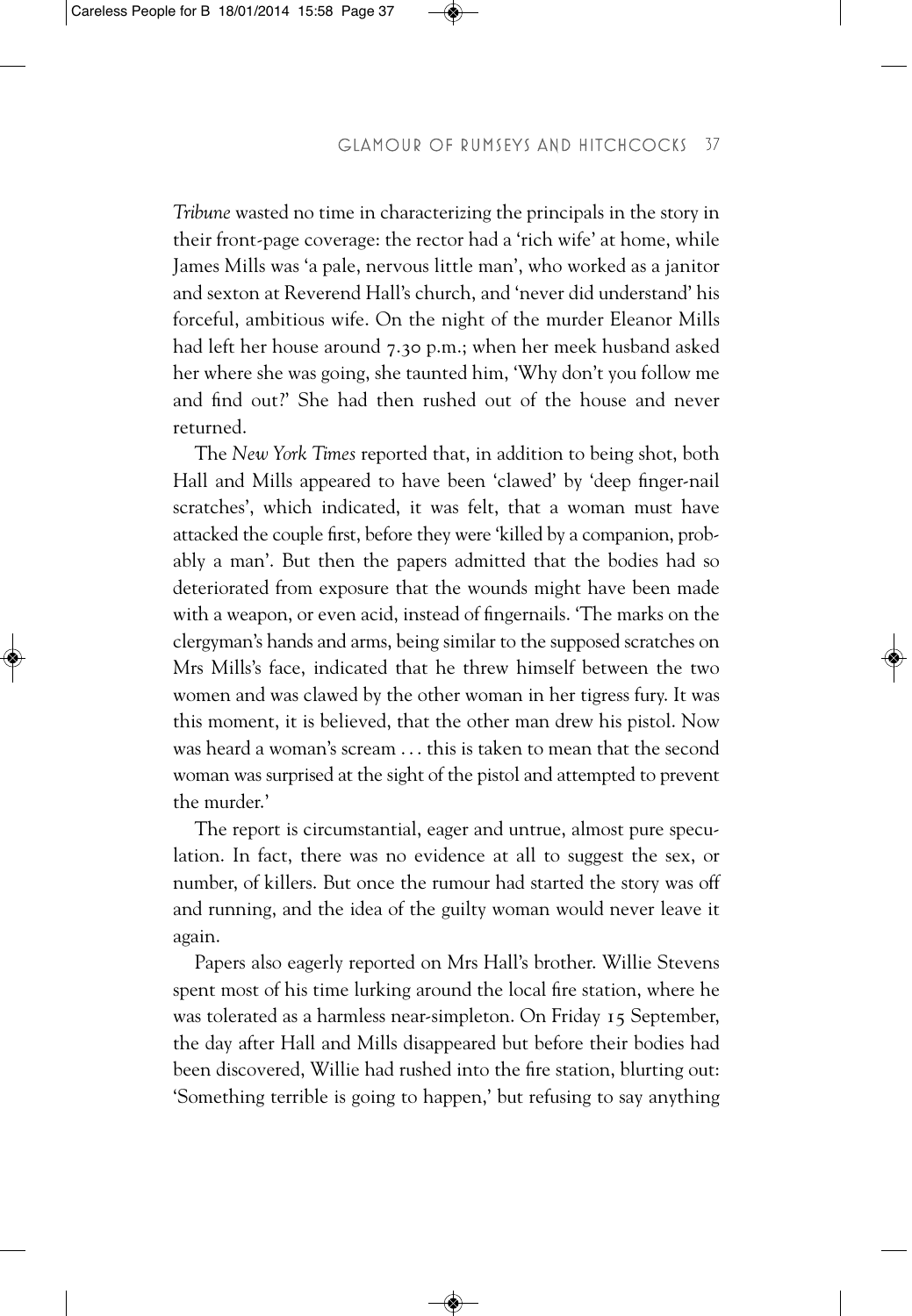further, 'because I am tied by my sister's honor and that of my family'. Witnesses reported having heard screaming out beyond Buccleuch Park on the night of the murders.

When Nick Carraway introduces himself as *The Great Gatsby* opens, he explains that his family has 'a tradition that we're descended from the Dukes of Buccleuch, but the actual founder of my line was my grandfather's brother', a merchant who came west in 1851, 'sent a substitute to the Civil War and started the wholesale hardware business that my father carries on today'. As it happens, Nick is greatly concerned with honour too, although this may be a coincidence. But fraudulent family origins will return the story to the vicinity of Buccleuch Park before long.

### THE AGE OF JAZZ.

Strolling along wide New York avenues, young men with pompadours or hair parted in the middle and slicked straight back under jaunty white straw hats wore the standard three-piece suit with stiff collar and tie. Women flicked past in vivid colours and low heels; they, too, wore hats. The women were using talcum powder to keep themselves 'hygienic'; Listerine had recently invented something called halitosis and told women to avoid it by using their mouthwash. Zelda later imagistically described a yellow chiffon dress, a dress as 'green as fresh wet paint', a white satin dress and a 'theatrical silver dress' from those days in New York. That Sunday, below a headline breaking the story of the Hall–Mills murder, the *New York Tribune* had advertised 'Draped Frocks of Classic Lines', explaining that the new mode was returning to silhouettes of the past, while the *New York Times* showed 'Fall Frocks for Women':

Dresses in 1922 were not as short as received knowledge holds: in fact, that year hemlines lengthened considerably, to much comment. That Sunday, the *New York Times* ran a feature called 'The Long and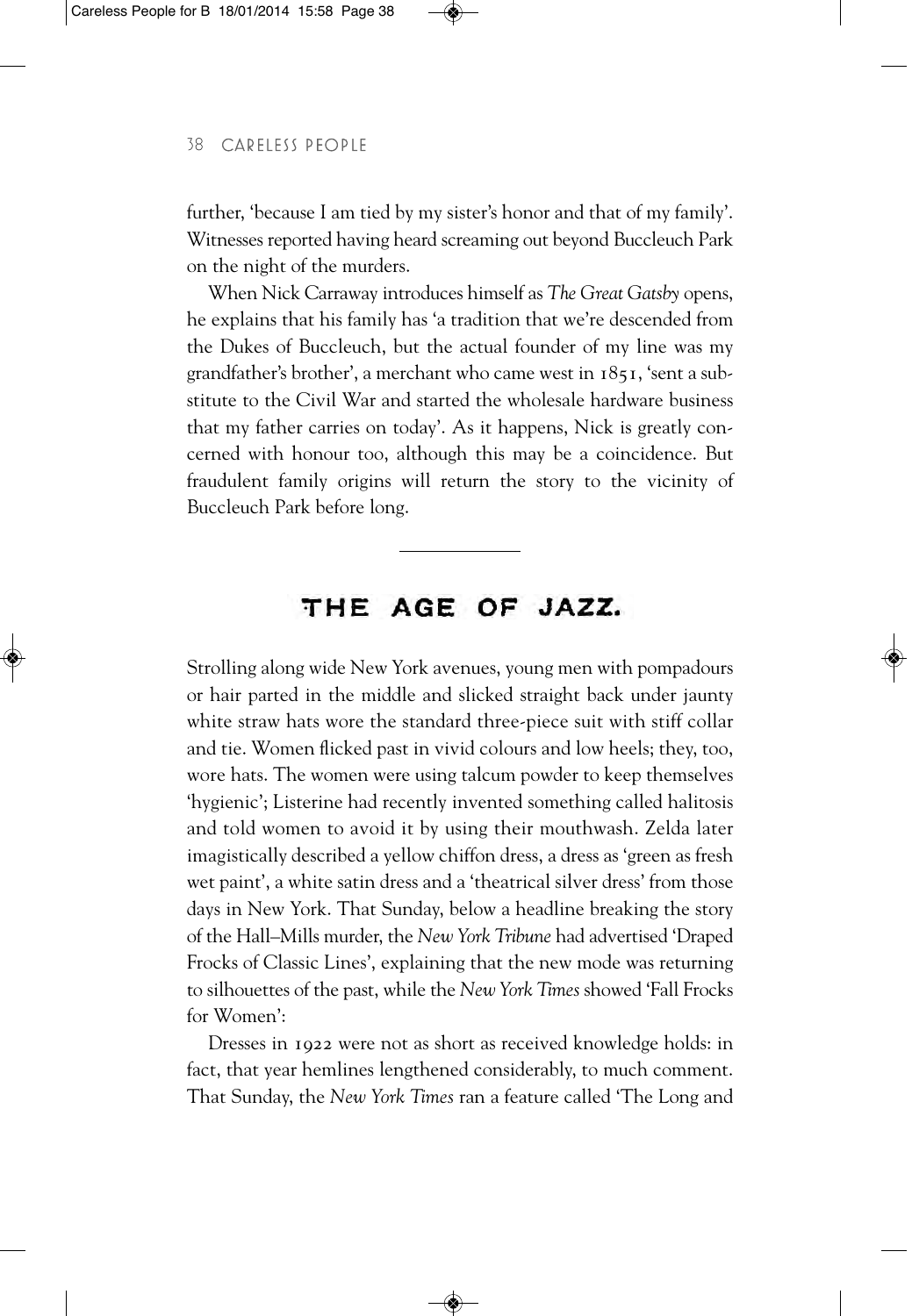

17 September 1922

Short of New York', remarking on the surprising fact that skirts had lengthened so much, and virtually overnight.

Working away at *Gatsby* across the summer and through the autumn of 1924, Fitzgerald looked out at a world in which fashion had only briefly flirted with hemlines as high as most people today picture them; in the bold days of early 1920 and 1921, hemlines had suddenly flown up to the knees, in what Fitzgerald later called 'the first abortive shortening of the skirts' – but not beyond, for any but the most daring. And then skirts dropped again. In 1922, they were nearly down to the ankles.

And that summer, dresses were white. On 11 June 1922 the *New York Times* reported that white was 'the smartest summer color': 'the vogue for [white] this year is much more than a natural [summer] tendency. It is a passion. It is a fad. It is a necessity . . . This Summer the evening dresses are white, the afternoon dresses are white, the morning dresses are white, the suits are white, the coats are white, the capes are white.'

As *Gatsby* opens, Nick Carraway tells us that his story begins one evening in June 1922, when he visited his cousin Daisy Buchanan and her husband Tom at their stately home on Long Island, ten days before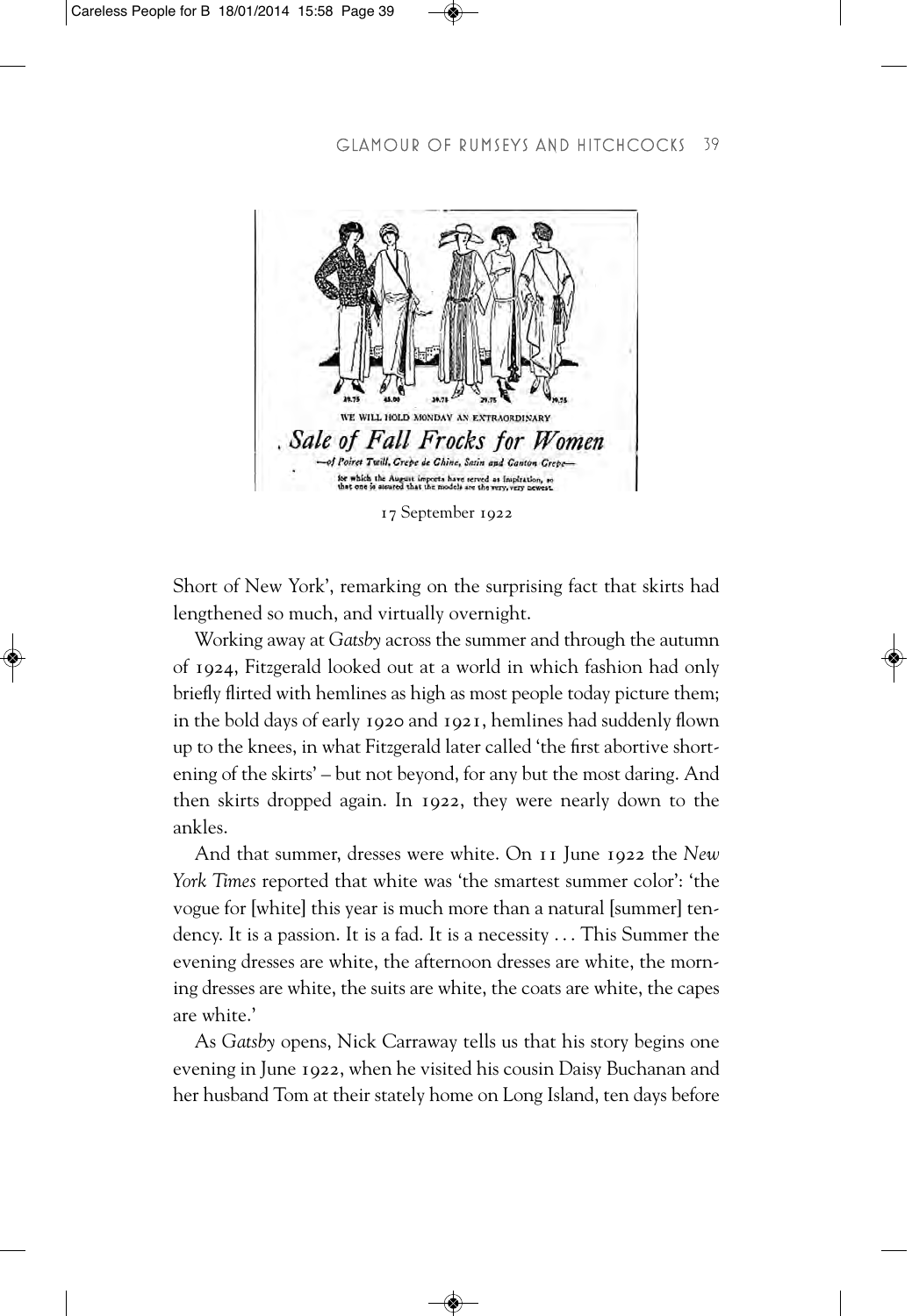

11 June 1922

the longest day of the year. Nick finds Daisy and her friend Jordan Baker both dressed all in white, with their skirts fluttering around them in the breeze. It is one of the most evocative passages in American fiction, a setpiece that flirts with the surreal, a lingering picture of a claret-coloured room and the two women floating on a sofa in the centre of it.

Jordan is a golf champion, we soon learn, but Nick can't place her, and finds it surprising to discover that she's 'in training', which means she is not wearing a *sportif* little golfing number. What one wore mattered in a world that still judged character by conduct and appearance. In 'Echoes of the Jazz Age', Fitzgerald remarked that 'gentlemen's clothes' were a 'symbol of "the power that man must hold that passes from race to race"'. Clothes may make the man, but he has to know which clothes to buy; the mark of aristocracy is the assurance of knowing the rules. For the less certain, there were manuals like Mrs Post's bestselling *Etiquette*, first published that July, offering instructions for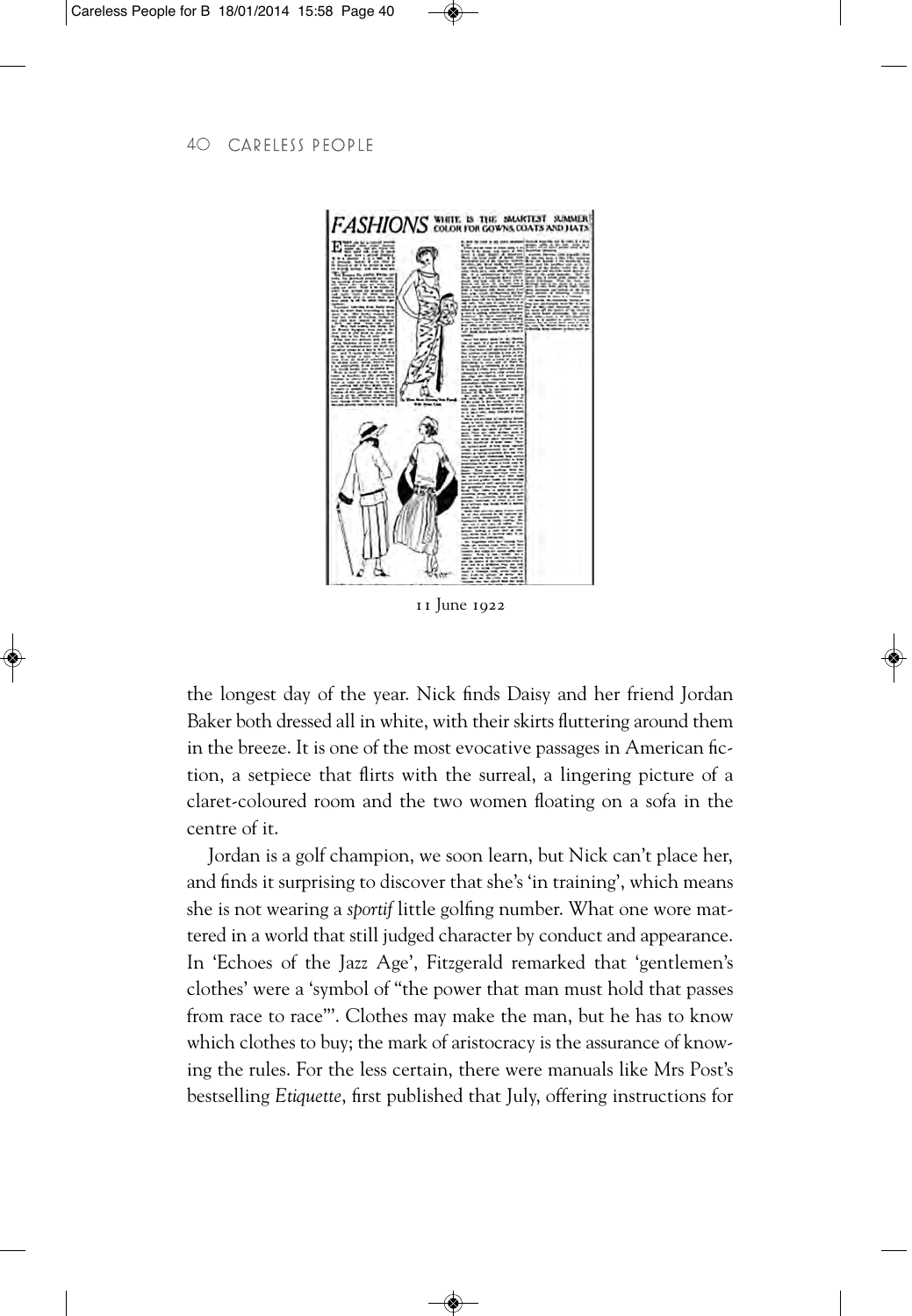arrivistes trying desperately to arrive, including the useful suggestion that gentlemen keep an old tuxedo suit for informal dining at home. *Etiquette* is a shopping catalogue of silverware, napkins, wine glasses and stationery, talismans of the good life. Fitzgerald once 'looked into Emily Post and [was] inspired with the idea of a play in which all of the motivations should consist of trying to do the right thing' – and failing.

Not knowing the rules is a dead giveaway. Tom Buchanan will recognize Jay Gatsby as an impostor because of the gauche way he dresses: 'An Oxford man! ... Like hell he is! He wears a pink suit.' When Gatsby comes to woo Daisy, he wears a silver shirt and a gold tie: his clothes are as gaudy as his dreams.

### 'The Passing Show of 1922'

In September 1922 *American* magazine had just published Fitzgerald's facetious 'autobiographical' essay, 'What I Think and Feel at 25', in which he said that, placing 'one hand on the Eighteenth Amendment and one hand on the serious part of the Constitution', he would offer his own articles of faith. They included such essentials as whether to have your front teeth filled with gold (no), and an injunction to 'dislike old people' because 'most of them go on making the same mistakes at fifty and believing in the same white list of approved twenty-carat lies they did at seventeen'. What he feared most in life, Fitzgerald said, was 'conventionality, dullness, sameness, predictability'. The most important lesson he'd learned was to have faith that he knew more about his own work than anyone else.

Over the summer, Scott had been mulling over an offer to star, with Zelda, in a film adaptation of *This Side of Paradise –* the first, and perhaps last, time in history a celebrity author was asked to star as a fictionalized version of himself in the film adaptation of his own autobiographical novel. The new 'mass media' meant that clippings provided an easy way to calibrate a person's significance. Scott and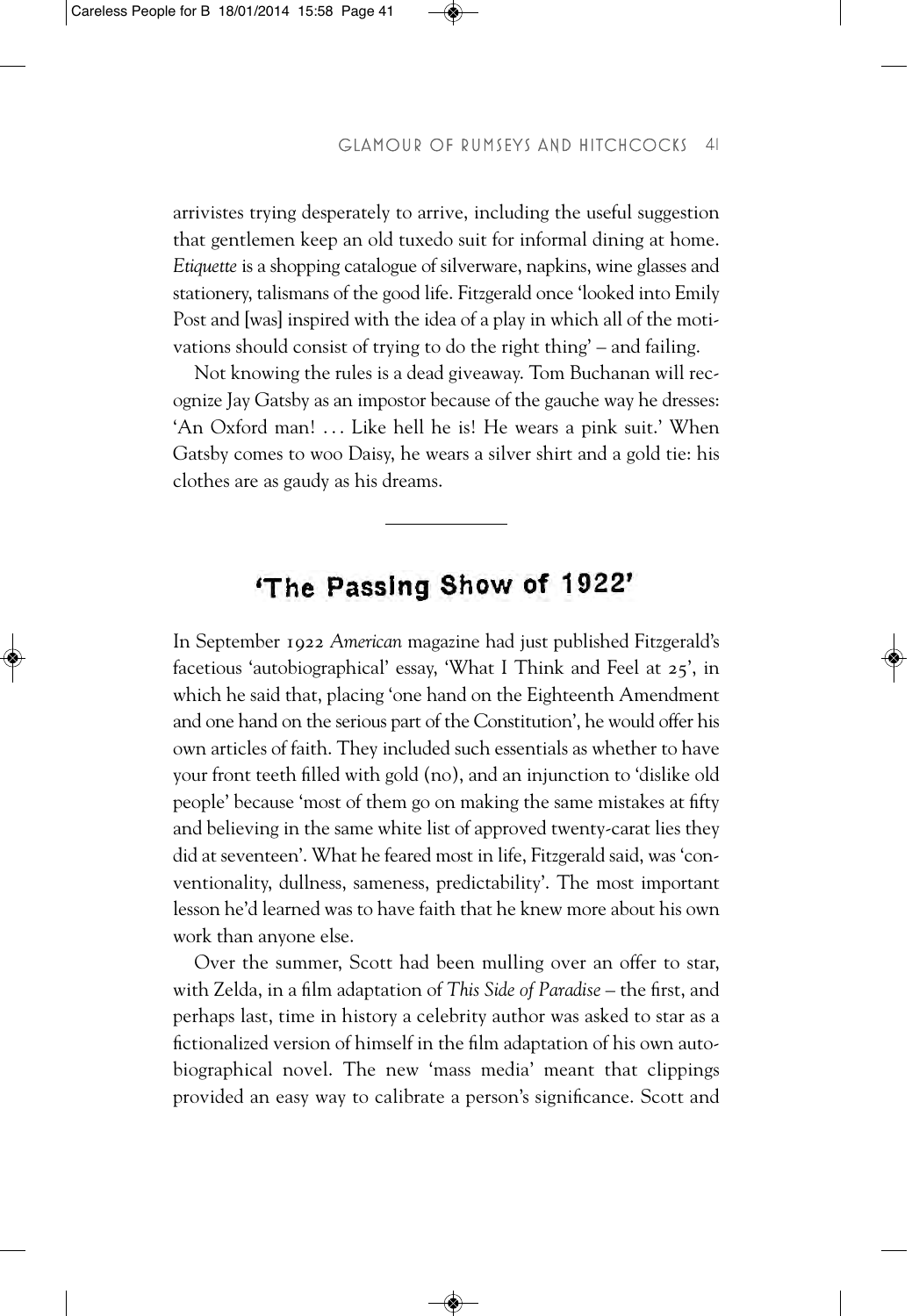#### 42 CARELESS PEOPLE

Zelda carefully collected every magazine and newspaper account about them in what Zelda described as 'four bulging scrapbooks full of all the things people envied them for'. Gatsby also keeps clippings about Daisy and shows them to her as a tribute to his faithfulness when they reunite at last. If you are 'Mr Nobody from Nowhere', as Tom dismissively calls Gatsby, then you must compensate for your exclusion from the old order: being original might substitute for a lack of origins.

Gatsby later fears that people will think he is just some 'cheap sharper', but in fact Gatsby also resembles a stalker, an idea that would have been available to the novel's characters, although Fitzgerald never uses it: a 1923 *Harper's* magazine article referred to a young woman who enjoyed rubbing shoulders with the rich and famous as a 'celebrity stalker'. Similarly, Gatsby cannot extricate his relentless desire for Daisy from her glamour and her wealth. Her voice was 'full of money', he tells Nick. 'That was it,' Nick agrees. 'I'd never understood before. It was full of money – that was the inexhaustible charm that rose and fell in it, the jingle of it, the cymbals' song of it  $\dots$  High in a white palace the king's daughter, the golden girl . . . '

In her scrapbook Zelda kept a clipping noting the novelty of rumours about the Fitzgeralds: 'We are accustomed enough to this kind of rumor in regard to stage stars, but it is fairly new in relation to authors. The great drinking bouts, the petting may be what the public expects of Fitzgerald whose books told so much of this kind of life.' From the beginning, Fitzgerald's books were inspiring public interest in his life, an interest that could be traded upon.

Gossip was beginning to acquire a life of its own. When Nick comes to dinner at the Buchanans' that night in mid-June, Daisy asks him about rumours of his engagement back home, insisting, 'We heard it three times, so it must be true.' Nick protests that he had 'no intention of being rumored into marriage'. Rumours aren't just active and abroad: they're coercive, prophets of self-fulfilment, and any phantom suspicion can be rumoured into fact. Gatsby himself consists only of a patchwork of rumours and myths for much of the novel. Rumour is an act of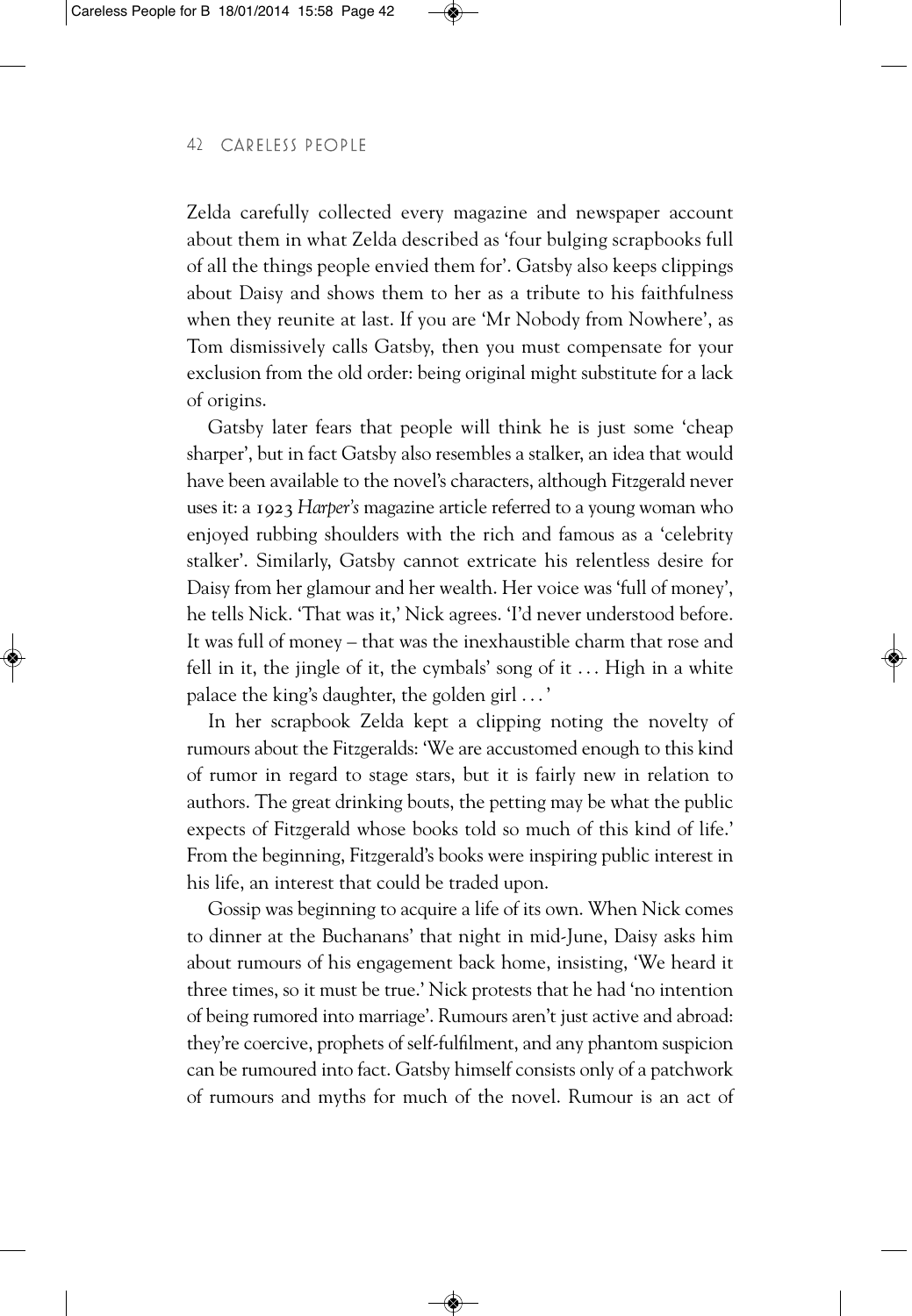interpretation, however incomplete or inaccurate: gossip is careless fiction for careless people, and it fuelled the celebrity culture driving through America.

In 1922 Zelda began writing for the first time, publishing a few magazine pieces that traded on her celebrity name, including a tongue-in-cheek review of *The Beautiful and Damned*, and an article in June called 'Eulogy on the Flapper', in which she defended the right of a woman 'to experiment with herself as a transient, poignant figure who will be dead tomorrow'. 'Flapperdom,' she declared, 'is making them intelligent and teaching them to capitalize their natural resources and get their money's worth. They are merely applying business methods to being young.'

Zelda understood early that fame was something that could be sold. In *Save Me the Waltz*, when the heroine Alabama learns from the newspapers that she and her husband are famous, she spends the morning *'*dancing happily about . . . feeling very graceful and thinking of ways to spend money'. In fact, Zelda was breathtakingly extravagant, 'as proudly careless about money as an eighteenth-century nobleman's heir', and her reckless improvidence worried all of Scott's friends. Women tended to be held accountable for such things: in fact Scott was spendthrift too. Their heedless profligacy was their trademark and their bond: as Edmund Wilson remarked, 'If ever there was a pair whose fantasies matched it was Zelda Sayre and Scott Fitzgerald.' A note Fitzgerald once made about drinks could serve as a sketch of the shape of things to come: 'You can order it in four sizes; demi (half a litre), distingué (one litre), formidable (three litres), and catastrophe (five litres).' From distingué to catastrophe was only a matter of measurements.

Earlier in the year, the New York *World* had run a film-strip montage of photos to headline an interview with Scott Fitzgerald, in a regular feature they called 'Evening World Ten-Second News Movies'. Beneath each picture were memorable quotations extracted from the piece: the sound bite had arrived.

'New York is crazy!' the interview began. Drinking had become a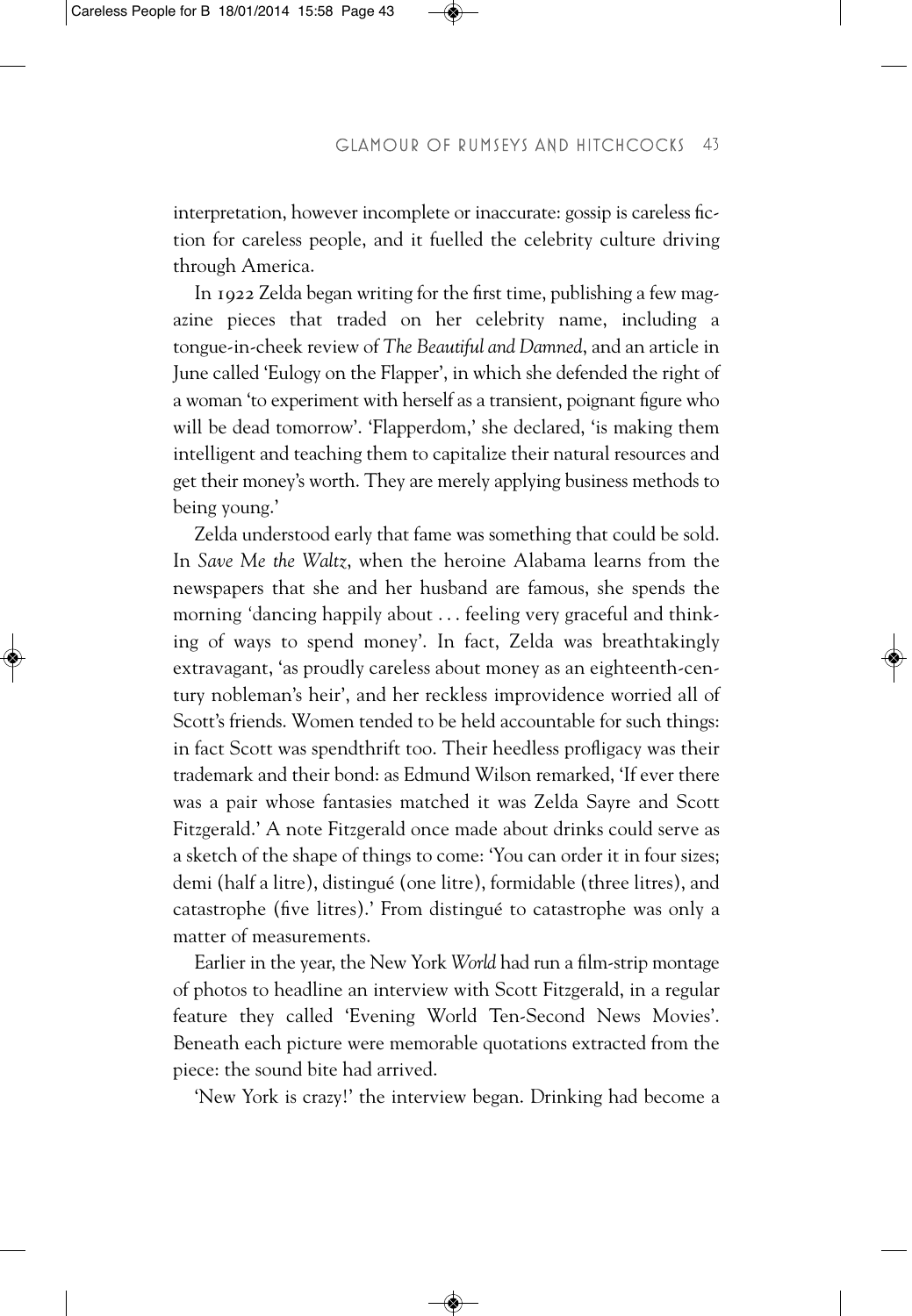#### 44 CARELESS PEOPLE



status symbol, Fitzgerald observed, while young people no longer 'believe in the old standards and authorities, and they're not intelligent enough, many of them, to put a code of morals and conduct in place of the sanctions that have been destroyed for them'. After he read the piece, Fitzgerald politely wrote to the reporter, Marguerite Mooers Marshall: 'I liked your interview immensely. Thank you for the publicity which it gave to me.'

For almost two years, the papers had been declaring Fitzgerald 'the recognized spokesman of the younger generation – the dancing, flirting, frivoling, lightly philosophizing young America', who would soon be dubbed 'Flaming Youth' after Warner Fabian's 1923 bestseller. One clipping that Fitzgerald kept asked: 'Does the "younger generation" mean, perhaps, F Scott Fitzgerald alone, with his attendant flappers, male and female?' On the same scrapbook page a review of *The Beautiful and Damned* observed: 'for a man of imagination young Fitzgerald is strangely lacking in ideas outside his own as yet rather uneventful life. Every scene he writes seems to be personal experience; and one who knows him recognizes in certain minor characters acquaintances of his that he has dared to transfer to the printed page just as they are . . . He invents little.' The New York *World* agreed: 'Yes, *The Beautiful and Damned* is true . . . Some day, when he has outgrown the temptation to be flippant, Mr Fitzgerald will sit up and write a book that will give us a long breath of wonder.'

It was clear to everyone that Fitzgerald invented little, according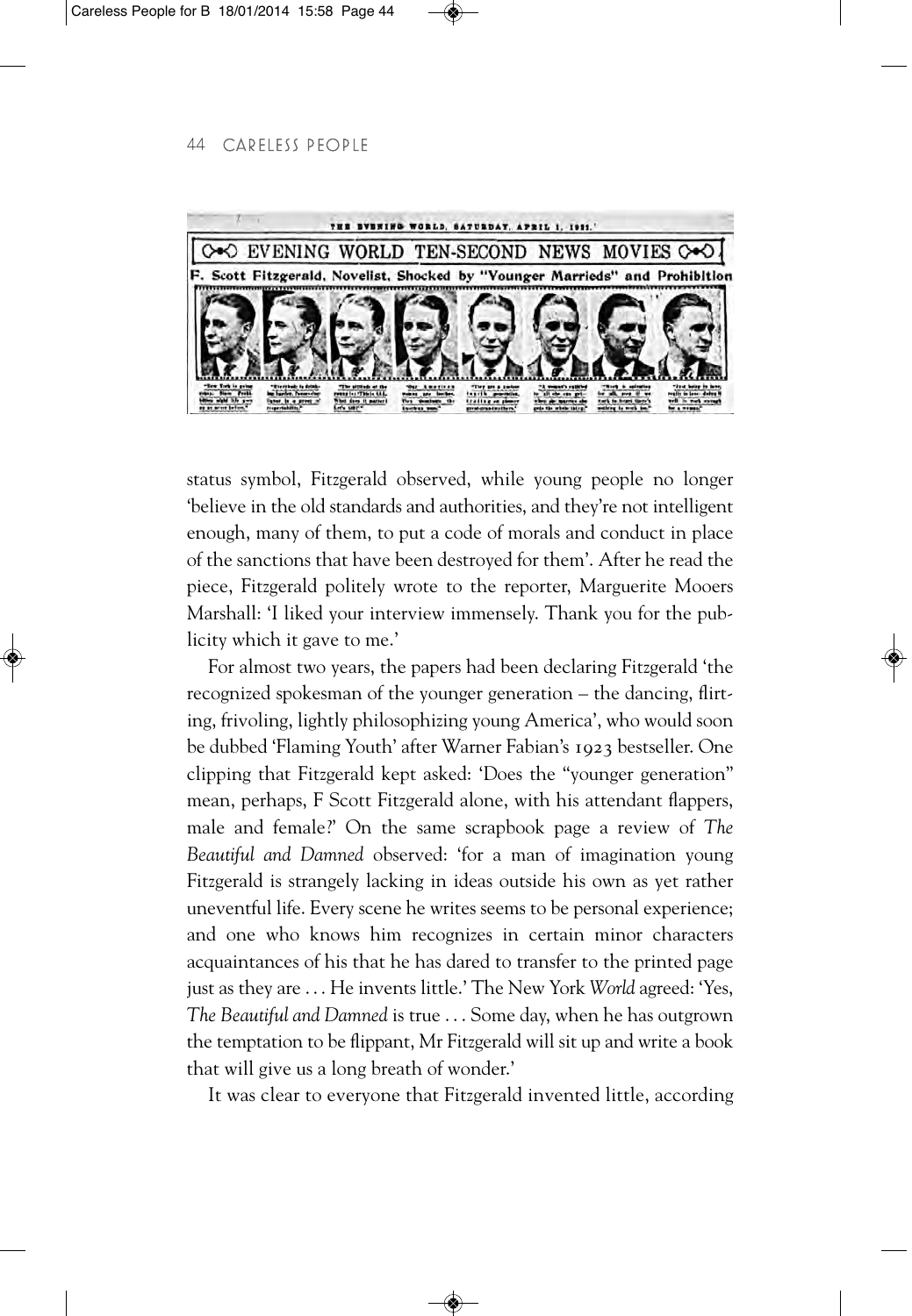to their definitions of invention, although being original is not simply a matter of making people up. They were continually recording their impressions of Fitzgerald's sources; one of the most frequently invoked models was Zelda, consistently identified as her husband's muse and inspiration, the model for all of his women. In 1923 a Louisville paper interviewed Zelda, and asked her to name her favourite of her husband's characters. "I like the ones that are like me!' she responded. 'That's why I love Rosalind in *This Side of Paradise . . .* I like girls like that ... I like their courage, their recklessness and spendthriftness. Rosalind was the original American flapper.' 'Is She His Model?' asked the article breathlessly. 'Is Zelda Sayre Fitzgerald, wife of Scott Fitzgerald, author of flapper fiction stories, the heroine of her husband's books? . . . If so, is she the living prototype of that species of femininity known as the American flapper? If so, what is a flapper like in real life?' Soon Zelda would help inspire another of her husband's heroines, Daisy Fay Buchanan, who hails from Louisville.

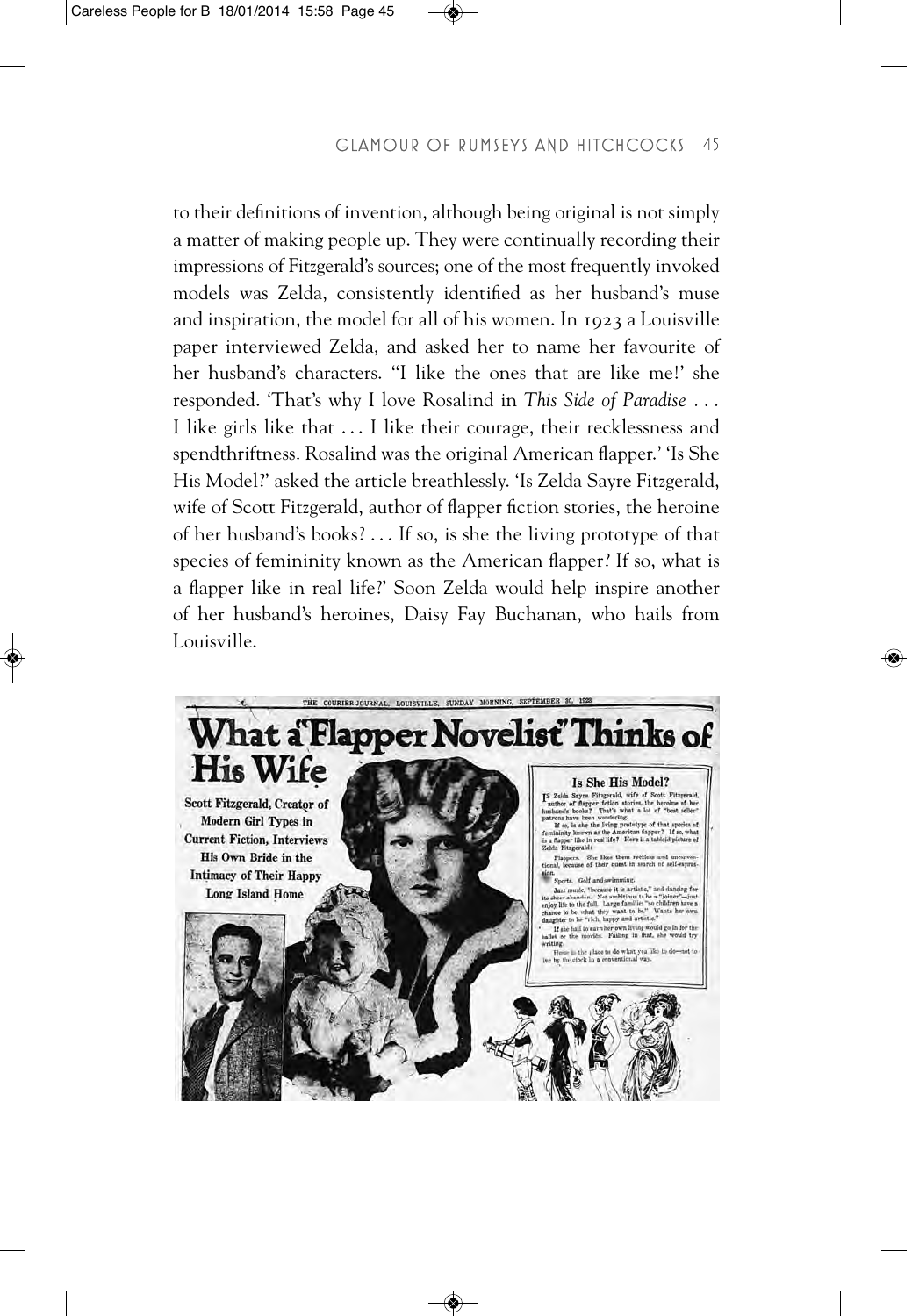They were 'plagiarising their existence', one critic said. In search of originals and prototypes, readers were finding their models in fiction and writers were finding their models in life. Jay Gatsby sprang from his Platonic conception of himself, says Nick: people reinventing themselves need a prototype, an ideal towards which they aspire.

**RECTORY STORY OF MURDER IS DOUBTED** The Evening Adorio.

As the days passed, the murder of Edward Hall and Eleanor Mills continued to dominate the nation's headlines, but the investigation was making no headway at all. Reporters were scouring the crime scene, as were the curious, all of whom were wandering around at will. Sightseers arrived by the carload. On the day the bodies were discovered, the authorities had made no effort to cordon off the scene or protect it from reporters and gawkers, who picked up the rector's calling card and dropped it again, and read the letters before scattering them on the ground; it was impossible to know whether any letters had been taken or lost. The forensic validity of the relatively new technique of fingerprinting was still disputed. Whether because of uncertainty or carelessness, no effort was made to preserve fingerprints, nor were any photographs or notes taken. The funeral of the rector had been held two days after the bodies were found; the Mills family held a service for Eleanor the next day in an undertaker's shop.

The prosecutor's office announced that police were searching for a light green car in connection with the murder. 'This case is a cinch,' a detective said breezily, 'but we have not enough evidence on which to act.' Meanwhile the county coroner's physician firmly refuted a growing rumour about how many bullets had been found in the bodies: 'Mrs Mills was slain by a bullet which entered her head above the right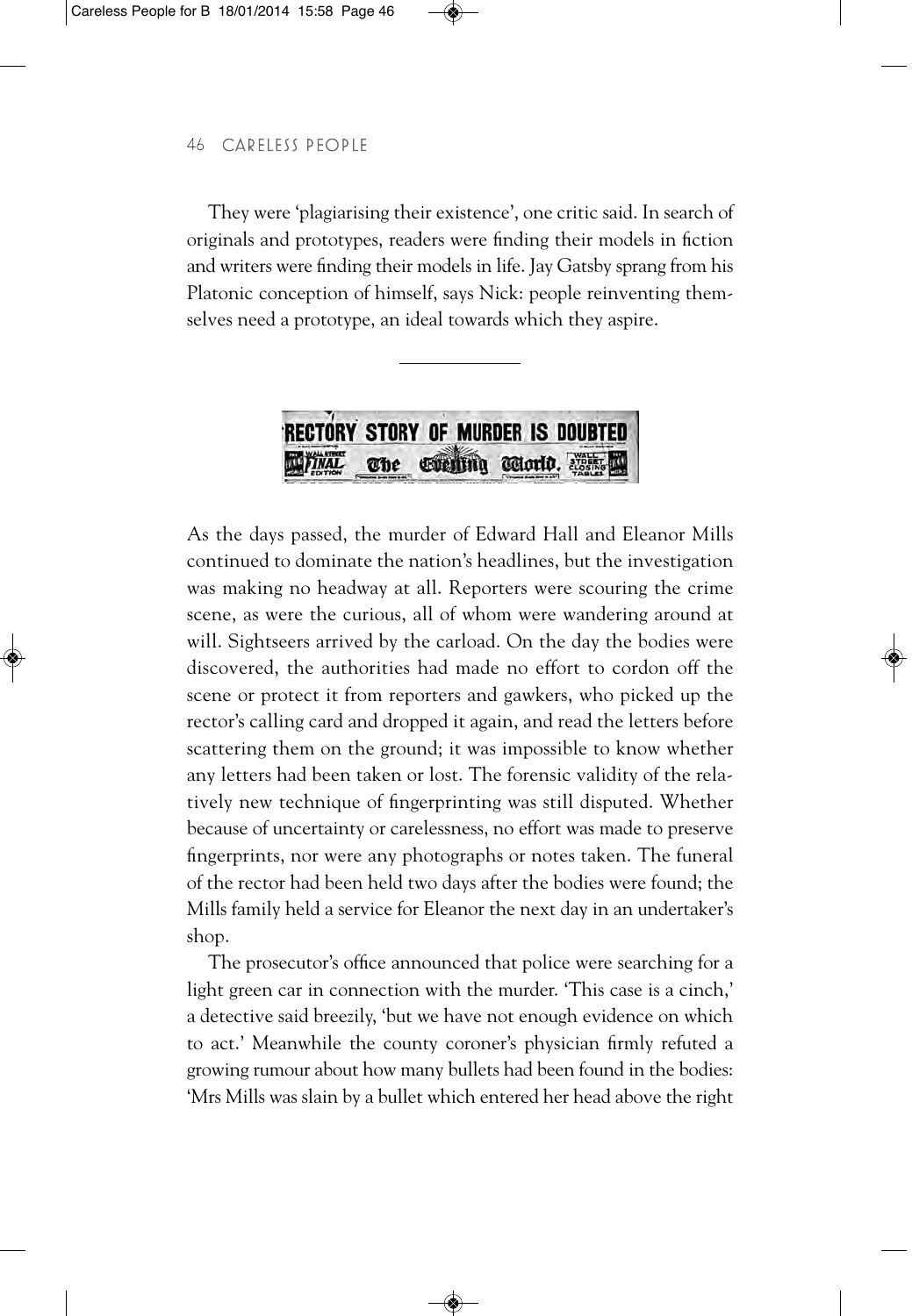eye and not by four bullets, as has been reported by a physician in New Brunswick,' he told the *New York Times*.

At the end of *The Great Gatsby*, the police will also be told to look for a light green car in connection with a homicide. A tiny detail, too small to qualify as circumstantial evidence, it is probably just another coincidence, but coincidence has its own beauties. Even such small historical symmetries can suggest there are patterns all around us, reminders of how expansive the possibilities truly are.

## FLAMING YOUTH.

The night after they returned to New York, Edmund Wilson visited the Fitzgeralds at their suite at the Plaza Hotel. Universally known by his childhood nickname of Bunny, Wilson had been working at *Vanity Fair* and the *New Republic*, and was rapidly becoming one of America's most influential critics. He was also enjoying the hectic gaiety of the age of jazz as much as anyone. Recovering from a painful affair with Edna St Vincent Millay, Wilson was now seeing the actress Mary Blair and writing in his notebooks analytic descriptions of his many sexual encounters with other women. Not yet inclined to corpulence, and still a handsome

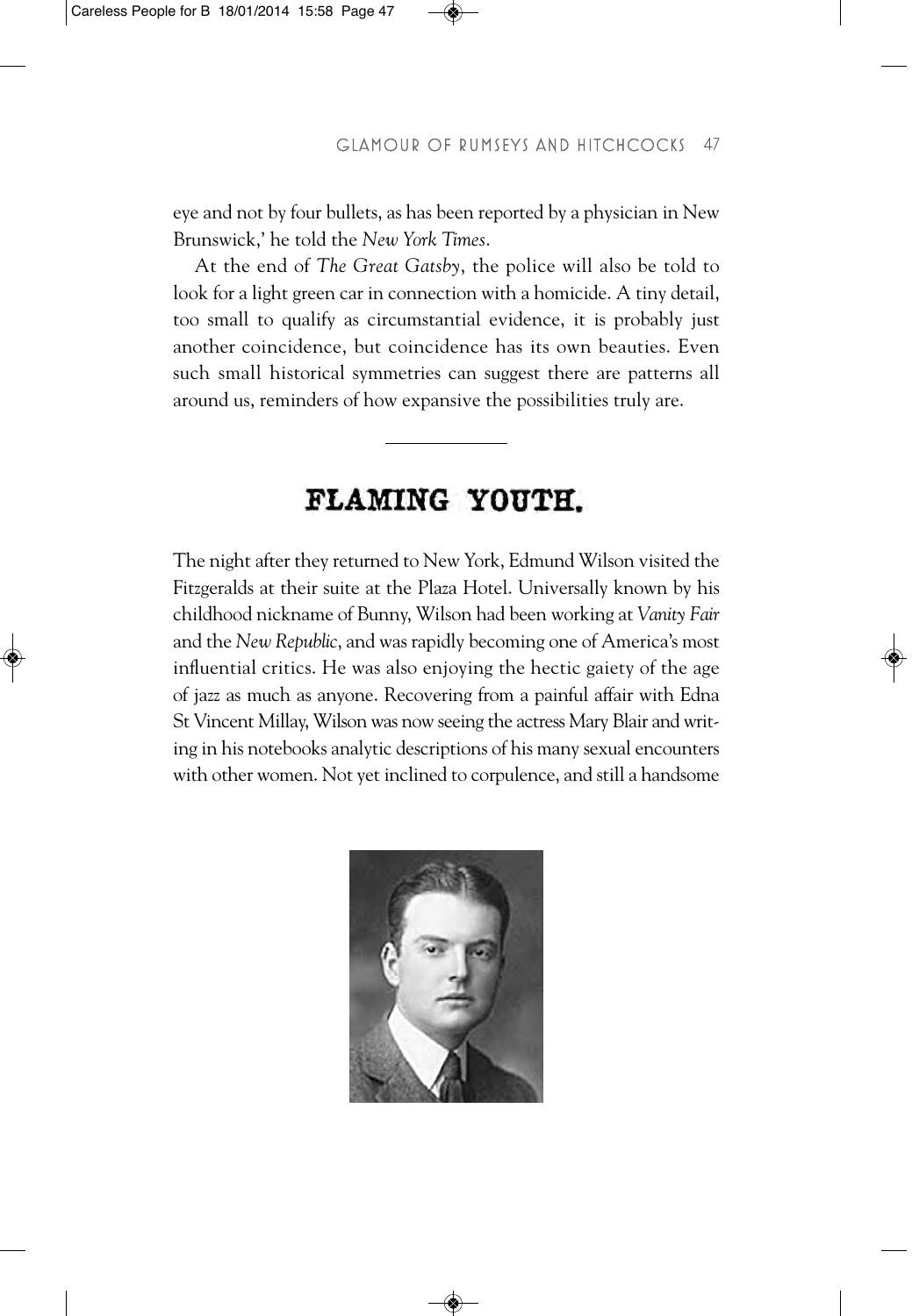young man with red hair and large, intent eyes, Wilson had his own ideas about his success with women: he said he talked them into bed.

He was learning a great deal about the art of persuasion from the handsome, rakish Ted Paramore, with whom he shared an apartment. Paramore spent most of his time drinking and 'wenching' and regaled Wilson with the raunchy stories he gleefully recorded in his diaries, such as a room littered with partygoers who were out cold: there were so many people passed out on the floor that the place 'looked like Flanders Field'. The Yale Club was constantly trying to throw Paramore out, Wilson said: 'the room was always swimming in gin and garlanded with condoms'. When a previous roommate asked Wilson to send on a few things he had left behind, as a joke Wilson included an old box of condoms and the friend quipped, 'I wonder you can spare them.' Another friend received a package of condoms for his birthday: 'he was tickled to death,' said Wilson, 'and went around showing them to everybody at the Harvard Club' by blowing them up. Of one man he particularly admired that year, Paramore reported, 'You couldn't have him in the room with a girl fifteen minutes but you'd find a condom behind the clock.' They were all getting wise, as they said: modern young women wore 'wishbone' diaphragms, which were no more reliable than their name suggests. That winter, the scandal sheet *Town Topics* ran a story featuring an ultra-modern young flapper who pertly informs her mother, 'I suppose I'd be a nicer girl if I thought that birth control had something to do with the Pullman Company.'

Paramore's own favourite stratagem for seduction was to deploy the new fad for sex manuals, which were promoting what sociologists in 1924 termed 'companionate marriage', a new vision of marriage as a partnership based on egalitarian ideals including mutual pleasure and the novel possibility of a female orgasm. During the Great War, the US government had launched a national sex-education campaign to combat the spread of venereal disease, which, combined with modern theories about marriage and the increasing popularity of Freud's ideas, meant that anyone who wanted to be cool was talking about sex. 'One of Ted's principal pastimes,' Wilson wrote, 'was seducing his more inexperienced girlfriends.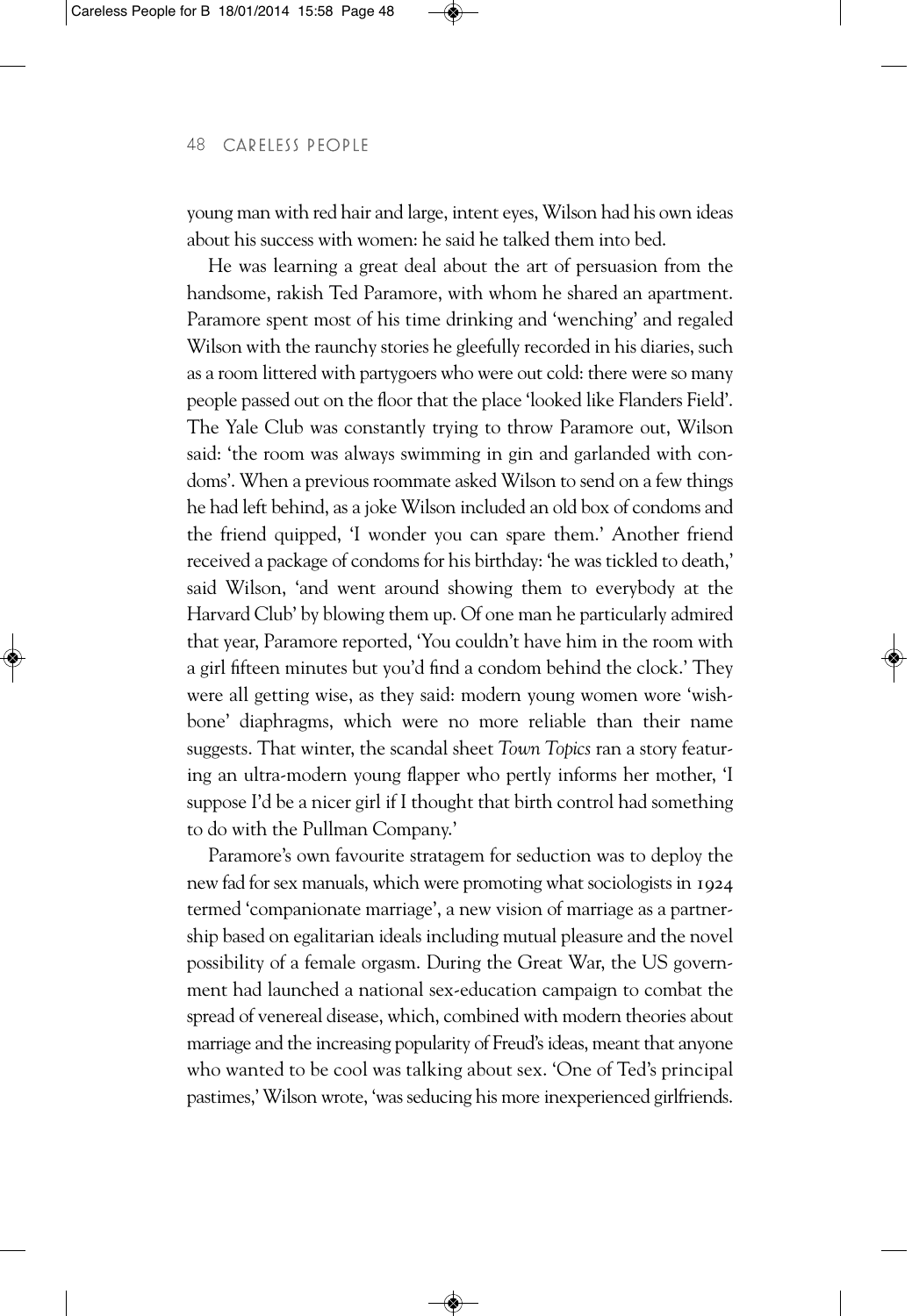His principal instrument for this was a pioneer guidebook to sex . . . by a certain Dr Robey, which aimed to remove inhibitions by giving you permission to do anything you liked. He would put "old Dr Robey" into the hands of the girls and count upon their yielding reactions.'

The first time Edmund Wilson had met Zelda had been just after she married Scott; they drank orange blossoms and he found her 'very pretty and languid'. She told Wilson that hotel rooms excited her 'erotically'. Although he was deeply unimpressed by this Freudian pose and was at first inclined to view Zelda with suspicion – he wrote to John Bishop saying he hoped she'd run off with a bellhop – Wilson soon appreciated her vivacious charm and sharp wit, not to mention her beauty.

On Thursday 21 September the three friends sat high in their white tower as the early evening clouds bloomed red above New York, with what Wilson called 'the rumorous hum of summer' coming up through the windows, and talked about their plans for the future. 'Fitz goes about soberly transacting his business and in the evenings writes at his room in the hotel,' Wilson wrote to John Bishop the next day, with some astonishment. 'I had a long conversation with him last night and found him full of serious ideas about regulating his life.' The Fitzgeralds had even stopped drinking, a temporary state of grace that Wilson predicted would prove a 'brief interregnum' in their quest to make life an eternal party. You could only tell the story of the Fitzgeralds, Wilson wrote later, if you somehow did justice to the exhilaration of those days.

# **SAYS NEWSPAPERS** AID FICTION WRITING

The next day the Fitzgeralds prepared to celebrate the publication of Scott's fourth book and second collection of short stories. *Tales of the Jazz Age* collected the magazine fiction that was enabling the Fitzgeralds to pursue life as extravagants, and it was obvious to its first readers that here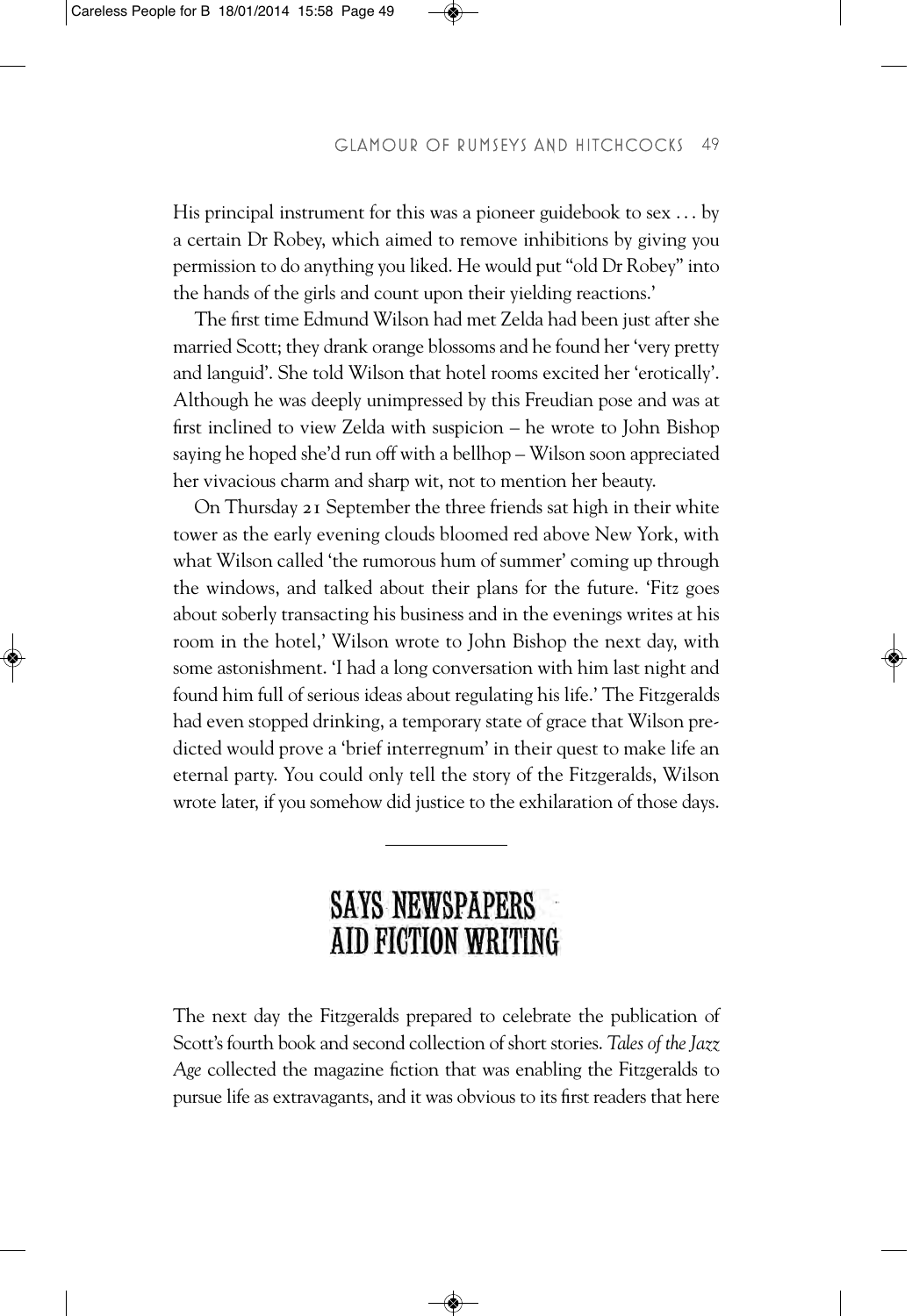was a chronicle of their era. One far-sighted reviewer predicted that if 'any scholar of the future shall seek to learn the habits and conditions of this age and its people in something of the way that a scholar of to-day might study the stone age, let this advice be recorded for him now: in F. Scott Fitzgerald's "Tales of the Jazz Age" he will find an invaluable source for his researches'. Another clipping said that Fitzgerald's 'fiction will be the treasure trove of the antiquarian of the future, when the flapper, like les precieuses, is imbedded in the amber of time, so graphically does it reproduce the eccentricities of a perverse, hysterical, pleasure-crazed age'.

In June Fitzgerald had sent Perkins a few suggested blurbs (themselves a new advertising concept, not yet ten years old) to market *Tales of the Jazz Age*: 'In this book Mr F has developed his gifts as a satiric humorist to a point rivaled by few if any living American writers. The lazy meanderings of a brilliant and powerful imagination.' If that didn't suit, how about: 'Satyre upon a Saxophone by the most brilliant of the younger novelists'? Fitzgerald concluded: 'That's probably pretty much bunk but I'm all for advertising it as a cheerful book.' It was only six years since Henry Ford had declared in the *New York Times* that history was bunk, so why shouldn't a young man of ambition write himself into it? The reason for the great popularity of Fitzgerald's work, said another clipping he kept, was its portrait of 'a certain phase of life that had not been portrayed before. In other words, what we are looking for is news. We want to know, as accurately as possible, what is going on.'

Fitzgerald was always excited by a new publication, which is presumably why they arrived in New York in time to celebrate *Tales of the Jazz Age*. Wilson had been taken aback when Fitzgerald ingenuously announced during their undergraduate days: 'I want to be one of the greatest writers who have ever lived, don't you?' John Peale Bishop was also amused by Fitzgerald's ambition: 'even then he was determined to be a genius, and since one of the most obvious characteristics of genius was precocity, he must produce from an early age. He did, but wanted through vanity to make it even earlier.' Fitzgerald may have been prone to posing, but his aspirations were also serious, and none of his friends yet fully appreciated that those ambitions were as artistic as they were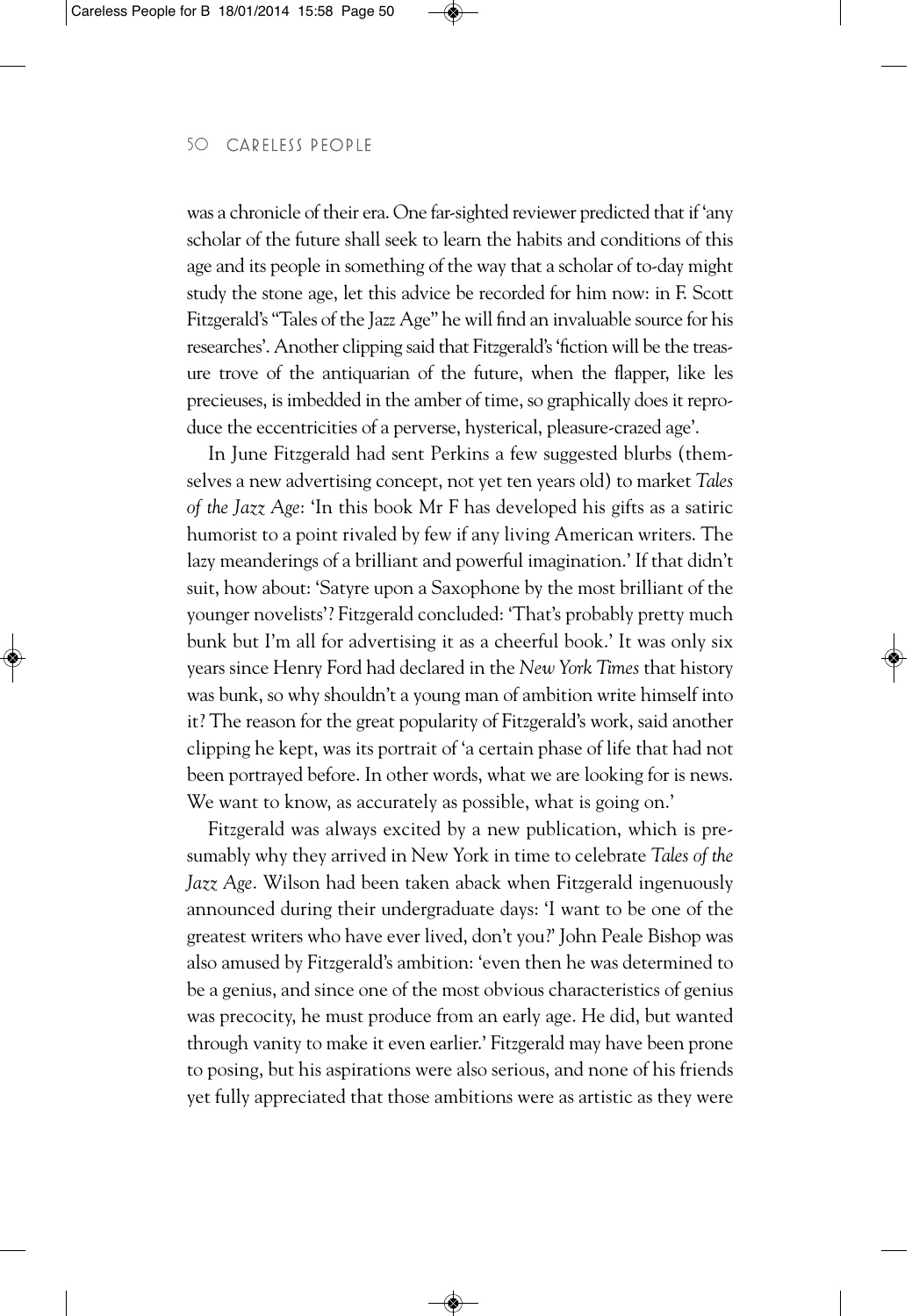commercial. It was during this time that Wilson jotted in his notebooks something that Fitzgerald had told him:

When I'm with John [Bishop], I say: 'Well, John, you and I are the only real artists,' and when I'm with Alec [McKaig], I say: 'You and I are the only ones who understand the common man' and when I'm with Townsend [Martin], I say: 'Well, Townsend, you and I are the only ones who are really interested in ourselves,' but when I'm alone, I say: 'Well, Fitz, you're the only one!'

From the Plaza it was a stroll of just ten blocks down Fifth Avenue to the Scribner's building at the corner of West 48th Street, with the offices of the publishing house on the top floors and a bookshop on the ground floor. It is hard to imagine that Scott, who admitted to lingering in Fifth Avenue bookstores in hopes of hearing someone mention his books, neglected the opportunity to mark the occasion – especially as it was just two days before his twenty-sixth birthday. His career was still beginning: he must have felt that it was about to flame into life. Scribner's doubtless featured in its shop window the new book by one of its most famous writers, with its eye-catching, modern dust jacket, courtesy of illustrator John Held, Jr, of bobbed-haired, smoking flappers and young philosophers dancing while jazz musicians play in the background.

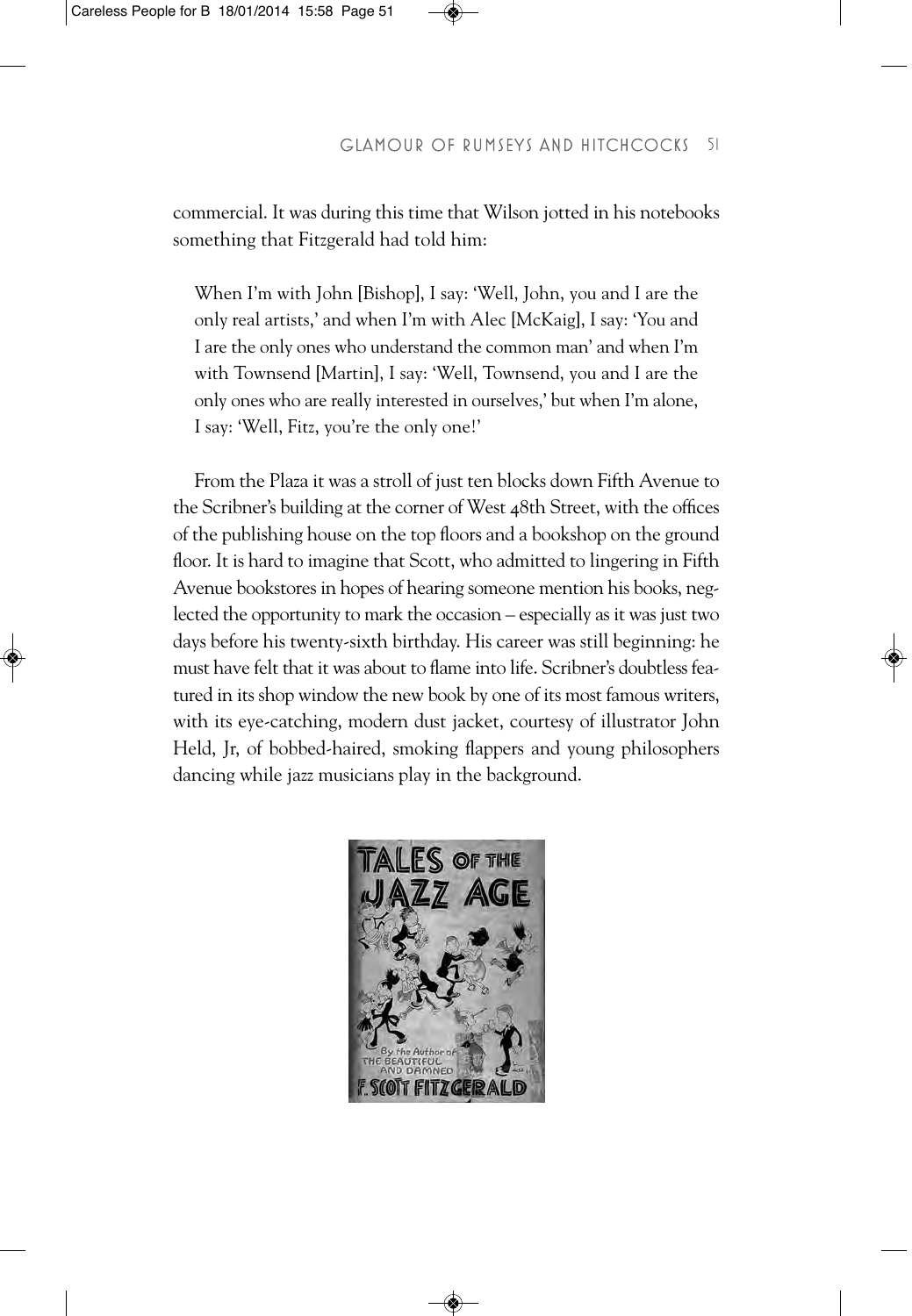#### 52 CARELESS PEOPLE

The word jazz, as Fitzgerald explains in 'Echoes of the Jazz Age', first meant sex: out of discretion or ignorance he neglects to mention that the word probably derives from 'jism'. Jazz was as disreputable as the term that spawned it: 'the flapper springs full-grown, like Minerva,' wrote Zelda in 1925, 'from the head of her once-déclassé father, Jazz, upon whom she lavishes affection and reverence, and deepest filial regard'. In 1922 Fitzgerald's association with déclassé jazz still damned him in the eyes of many readers: 'The unholy finger of jazz holds nothing sacred – leaves nothing untouched . . . What Irving Berlin has done to music, F. Scott Fitzgerald and his like are doing to literature . . . Fitzgerald is master of his school. He is the acme of all that is jazz. He is attune [*sic*] with jazz. His foundations are jazz. He can never rise to the things that are bigger; because his rhythm is jazz.' In fact, Fitzgerald was writing a jazz history of America, but the nature of his composition eluded most of his audience.

# **CHARLES C. RUMSEY DIES IN AUTO CRASH** ON JERICHO TURNPIKE

As the Fitzgeralds awoke at the Plaza on the morning of Friday 22 September, preparing to welcome the publication of *Tales of the Jazz Age*, headlines announced that a car crash had occurred the previous evening, while they were enjoying their surprisingly sober chat with Bunny Wilson. At a train station about twenty miles east of Manhattan the famous sculptor and polo player Charles Cary Rumsey had climbed into the back of an open roadster with some friends he'd invited to dinner. His wealthy wife, Mary Harriman Rumsey, was at a wedding at the estate of Clarence H. Mackay nearby. Rattling along the old Jericho turnpike a few miles south of the village of Great Neck, their car approached a bridge under the Long Island Rail Road. Pulling up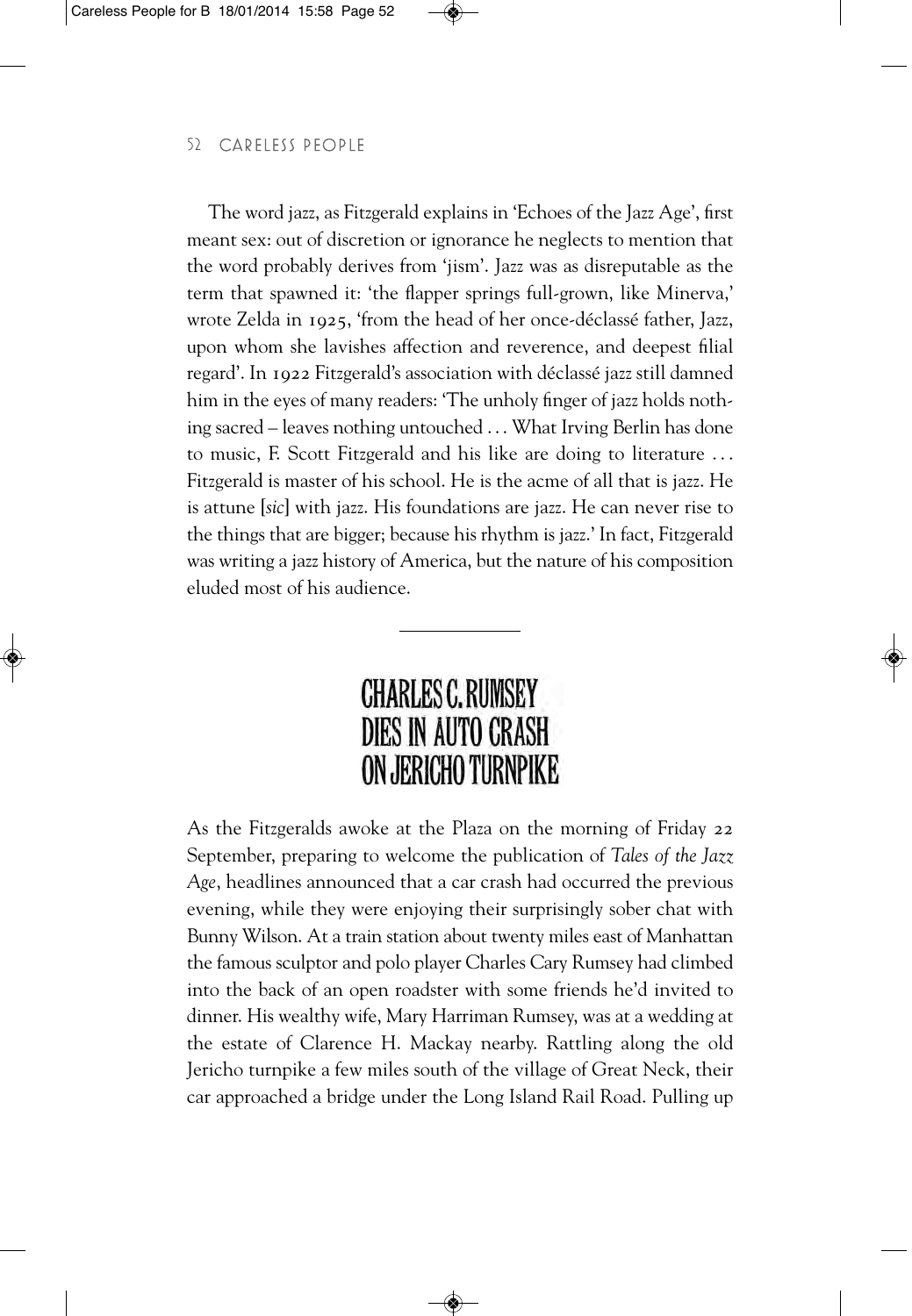to pass another car – the driver later insisted he'd been driving at moderate speed – their car clipped the other vehicle. Rumsey's roadster spun around and he was thrown out of it, hitting his head. He died at the scene, about ten minutes later.

Pad Rumsey, as he was known, was a hard-drinking playboy sculptor and polo player who had married the daughter of the Gilded Age robber baron E. H. Harriman. When Harriman died in 1909, he controlled the Union Pacific and the Southern Pacific railroads, which together were worth \$1.5 billion, and employed more men than the standing army of the United States. Harriman was one of the richest men in America, and nationally famous for his cut-throat feud with the St Paul tycoon James J. Hill.

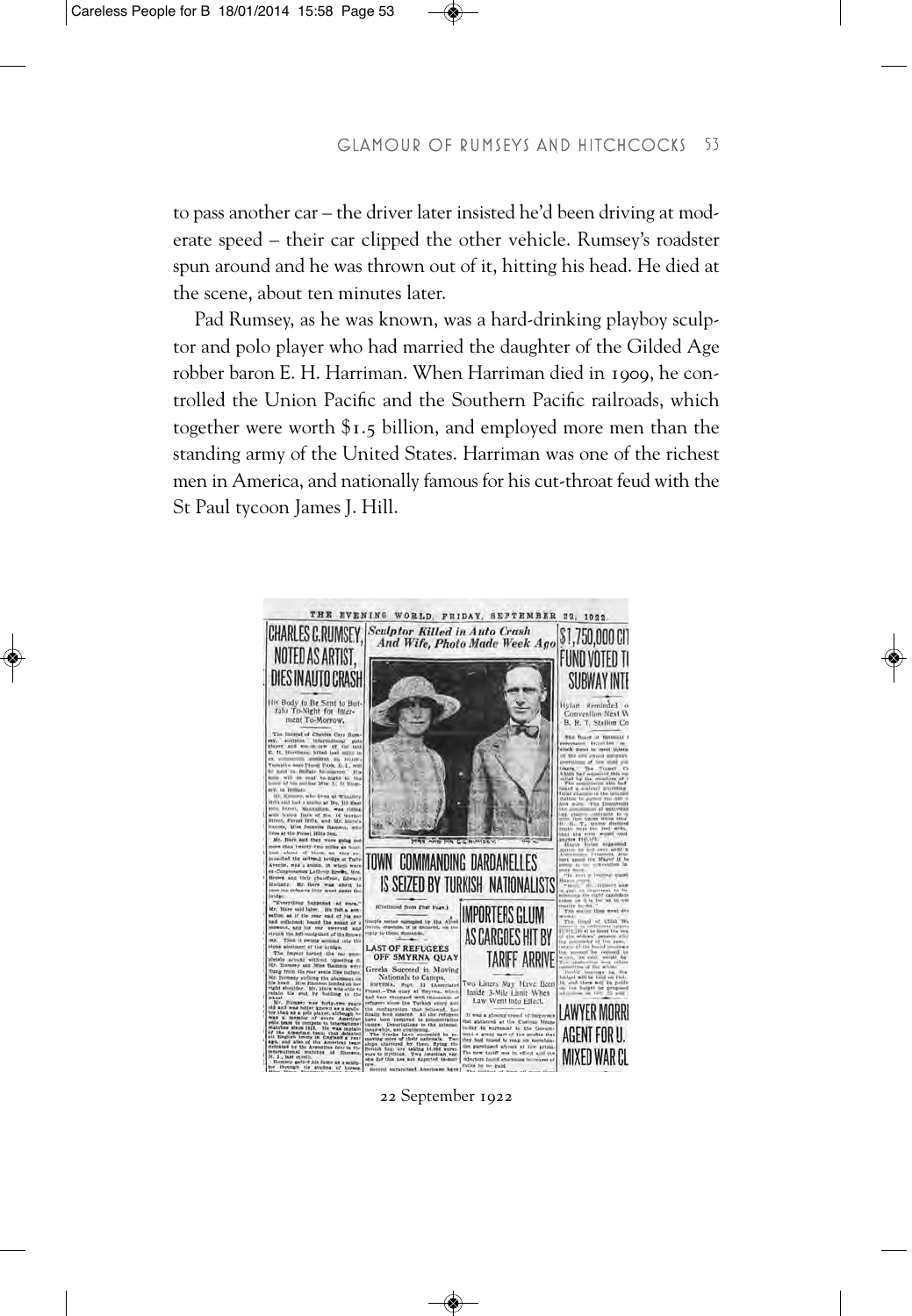Rumsey was frequently commissioned by the polo and hunting set to model their horses in bronze; one of his better-known sculptures was for his friend and teammate, Thomas Hitchcock, Jr, a war hero who had been awarded the Croix de Guerre and the most famous polo player in America. In September 1922 Hitchcock was preparing to move back to Manhattan: he had returned to America that summer after a year studying at Oxford on a scholarship offered to officers after the Armistice. Regularly likened to Babe Ruth and other sports heroes, Hitchcock was the first American player to popularize polo. When Scott Fitzgerald mused over the origins of *The Great Gatsby* twenty years later, beginning his outline in *Man's Hope* with the 'Glamour of Rumseys and Hitchcocks', these were the people he was remembering.

That autumn, Tommy Hitchcock moved into a townhouse on East 52nd Street with George Gordon Moore, a businessman alleged to be mixed up in various shady deals. Before long, rumours began to circulate that Moore was using Tommy Hitchcock as a front man for his disreputable ventures. Speakeasies had false fronts, barrels had false bottoms, drunk drivers gave false names to the police and upstarts depended on making false impressions. When Tom Buchanan first brings Nick Carraway to George Wilson's wretched garage, Nick thinks that the 'shadow of a garage must be a blind and that sumptuous and romantic apartments were concealed overhead'. Everyone was putting on airs; anything could be purchased, even the past – or, at least, the illusion of the past.

This was as true on the Gold Coast as anywhere else. During the late nineteenth century, the tycoons of Manhattan – the Astors, Vanderbilts, Fricks, Guggenheims, Harrimans, Morgans – had built vast estates along the North Shore of Long Island where they could indulge their imperial fantasies, recreating factual imitations of Old World aristocracy, complete with fox hunting and exact replicas of castles from Ireland or chateaux from Normandy. New York's rich and powerful moved out to Long Island to acquire the space to enjoy – and flaunt – their fortunes by building extravagant mansions with manicured, tumbling lawns, sundials and brick walls and sunken Italian gardens, topiary mazes, and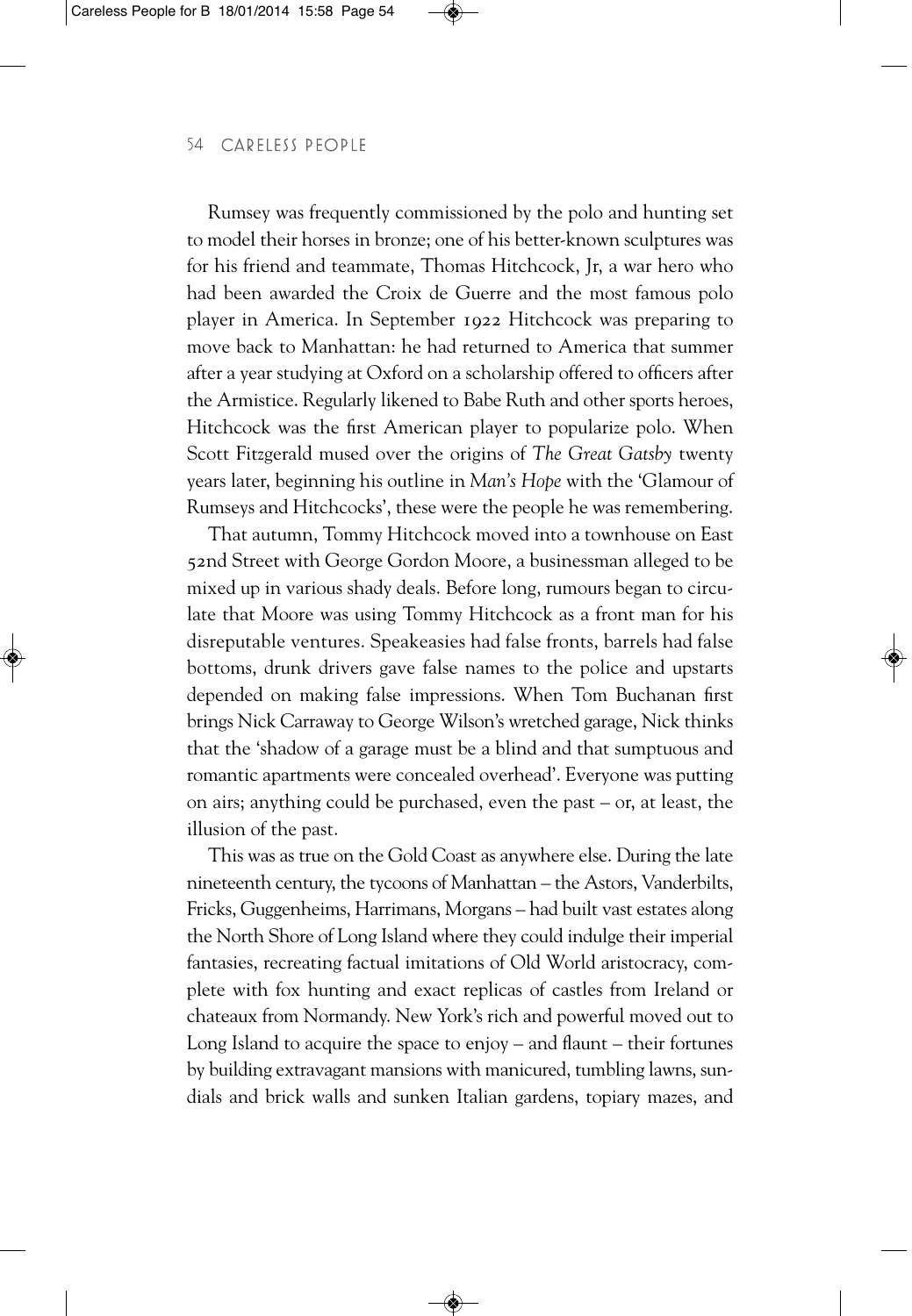ha-has, swimming pools, beaches, tennis courts and golf courses. Long Island was a moneyed idyll, rapidly become a familiar national symbol of aspirational wealth, an object lesson in mendacious traditions.

A 1926 *New Yorker* profile registered Scott Fitzgerald's critical interest in America's new aristocracy. The reporter explained that Fitzgerald's 'research is in the chronicles of the big business juntos of the last fifty years; and the drama of high finance, with the personalities of the major actors, [E. H.] Harriman, [J. P.] Morgan, [James J.] Hill, is his serious study. He saw how the money was being spent; he has made it his business to ferret out how it was being cornered.' And Fitzgerald predicted, all too accurately, what would happen to an America that accepted the creed of unbridled capitalism, an ignorant, credulous faith espoused by the negligible Henry C. Gatz, Gatsby's father, who continues to believe in his son's potential for greatness, even after the sordid fact of his murder: 'If he'd of lived, he'd of been a great man. A man like James J. Hill. He'd of helped build up the country.' Nick 'uncomfortably' admits that Gatz is right, for he feels that this is nothing to brag about. Hill, 'the empire builder', is also admired by the equally ineffectual father in Fitzgerald's 1924 story 'Absolution', originally composed as part of the first draft of *Gatsby*.

Fitzgerald saw clearly the damage being done to American society by making money the measure of all its values. This is the mistake made by Jay Gatsby – whose name suggests not James J. Hill, but Jay Gould, one of nineteenth-century America's most corrupt financiers and robber barons. When Jay Gould died in 1892, Mark Twain declared: 'The gospel left behind by Jay Gould is doing giant work in our days. Its message is "Get money. Get it quickly. Get it in abundance. Get it in prodigious abundance. Get it dishonestly if you can, honestly if you must."' Fitzgerald knew his Twain, and has Jay Gatsby believe in the same gospel of wealth as he goes about His Father's business, the service of a vast, vulgar and meretricious beauty.

Fitzgerald recognized the Gilded Age tycoons and financiers for the glorified crooks they were. Many years later, he remarked in his notebooks, 'Rockefeller Center: that it all came out of the chicaneries of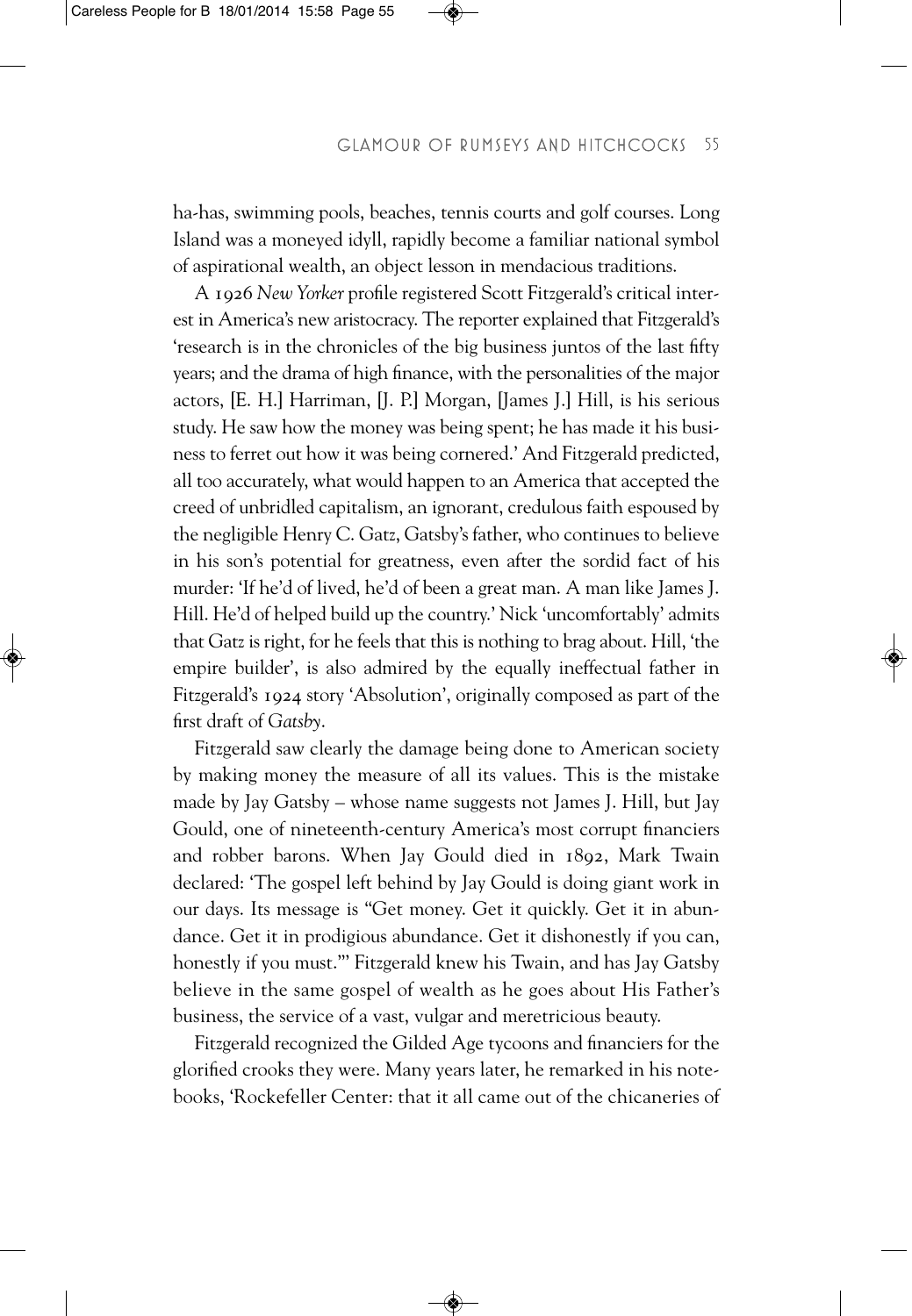a dead racketeer', and warned his daughter to beware of a certain type of 'Park Avenue girl': 'Park Avenue girls are hard, aren't they? My own taste ran to kinder people, but they are usually the daughters of "up-and-coming" men and, in a way, the inevitable offspring of that type. It is the Yankee push to its last degree, a sublimation of the sort of Jay Gould who began by peddling buttons to a county and ended with the same system of peddler's morals by peddling railroads to a nation.' Fitzgerald later claimed that he 'would always cherish an abiding distrust, an animosity, toward the leisure class – not the conviction of a revolutionist but the smouldering hatred of a peasant . . . I have never been able to stop wondering where my friends' money came from.'

Knowing where their money comes from tells a great deal more about their character than knowing where their families come from. The American east-coast aristocracy saw itself as fitting into the mould of European aristocracy. But what it took the Europeans centuries to accrue, families like the Morgans and the Harrimans did in a generation, sufficient time in America's rapidly cycling class system. The difference between old and new money is, after all, purely relative: it just depends on when you start counting.

After Pad Rumsey's death Mary Harriman bought an estate on Sands Point, at the tip of Manhasset, Long Island, and spent several years building a replica of a Norman castle. In April 1923 Scott and Zelda would attend lavish parties at Mrs Rumsey's estate, where they also met Tommy Hitchcock. When he was transposed into fiction Hitchcock would retain his first name and his skill at polo but not his honour, becoming a frequently acknowledged model for the dishonourable and malicious Tom Buchanan. 'The Rumseys and Hitchcocks' are a frequent footnote to the genesis of *The Great Gatsby* (although many erroneously say that the Fitzgeralds knew Charles Rumsey, when they only knew his widow) but merely explaining who these people were overlooks a gleam in history: that two days after his return to New York, on the very day *Tales of the Jazz Age* was published, Fitzgerald was reading of Charles Rumsey's death in one of the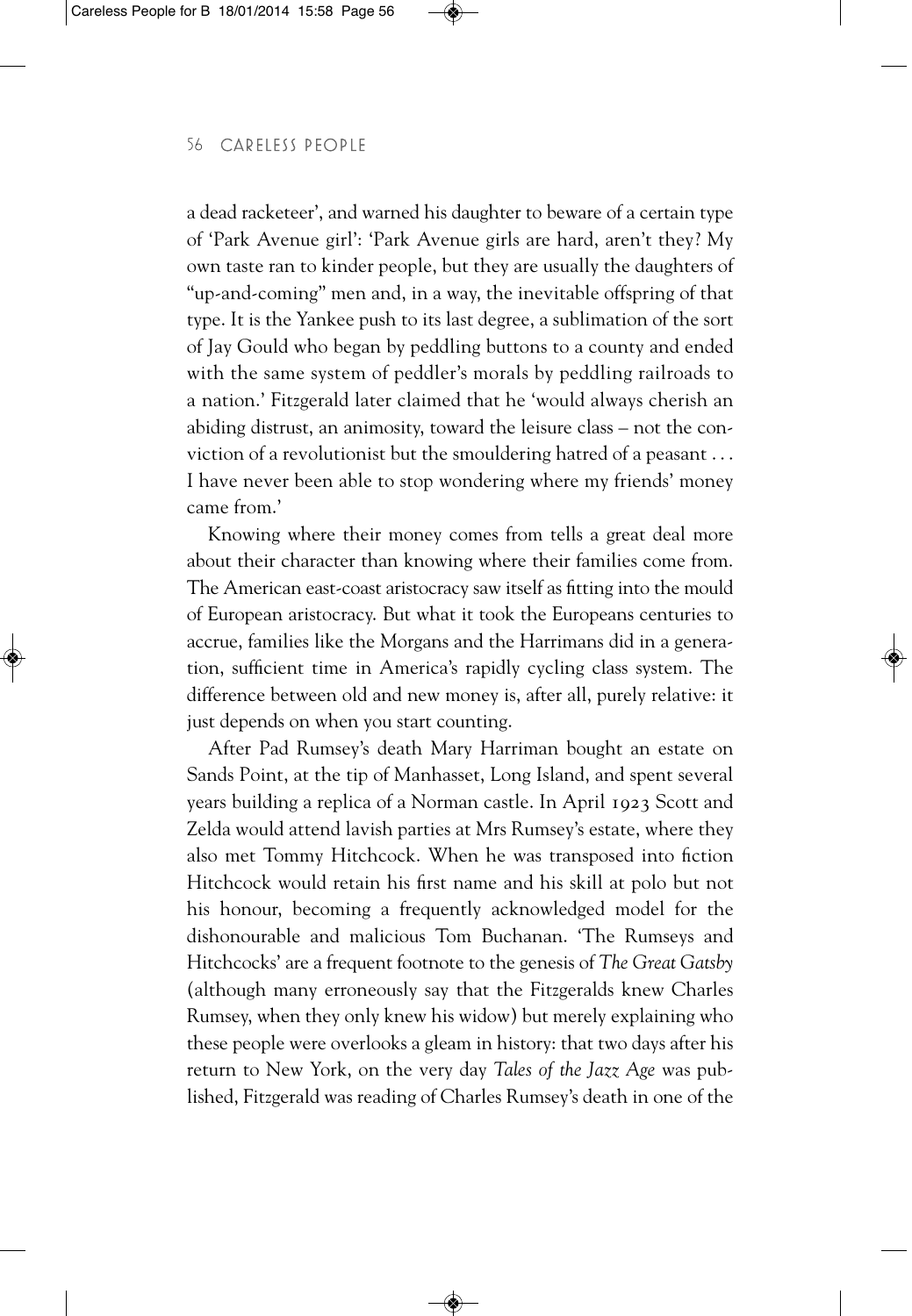car crashes that were becoming all too common on Long Island in 1922.

## A FRESH START.

Sunday 24 September was a sudden bright, hot, humid day in the midst of two weeks of mild weather. Cecil B. DeMille released a film called *Manslaughter*, about a reckless society woman who runs over a man with her car, which would become one of the biggest cinematic hits of 1922. That Sunday was also Scott Fitzgerald's twenty-sixth birthday, and although the Fitzgeralds left no clues as to their activities on this day, a friend of theirs did.

Burton Rascoe was the literary editor of the *New York Tribune*, one of the two newspapers that Fitzgerald names in *The Great Gatsby*. (The *Tribune* was founded by Horace Greeley, remembered in American history for four famous words, 'Go west, young man,' a catchphrase that symbolizes much of Jay Gatsby's life.) Rascoe was one of the Fitzgeralds' most enthusiastic supporters, writing that *This Side of Paradise* 'bears the impress, it seems to me, of genius', and hiring Zelda to add some 'sparkle' to his pages by reviewing *The Beautiful and Damned*. Rascoe also wrote a weekly Sunday column called 'A Bookman's Day Book', in which he listed notable literary happenings of the previous week: mostly they involved the authors with whom he had partied. Just four years older than Fitzgerald, Rascoe had a fine critical intelligence, and an inclination towards name-dropping. In fact, Burton Rascoe was an inveterate gossip.

Rascoe's column that Sunday opened, as current literary conversations often did, with a reflection on the state of American letters in 1922: 'Aspiration and discontent are the parents – if not of paradise, then – of change . . . No serious book is written in America nowadays which does not carry its implied or direct criticism of our ideals, our scheme of life, our cultural attainments.' That night, Rascoe reported